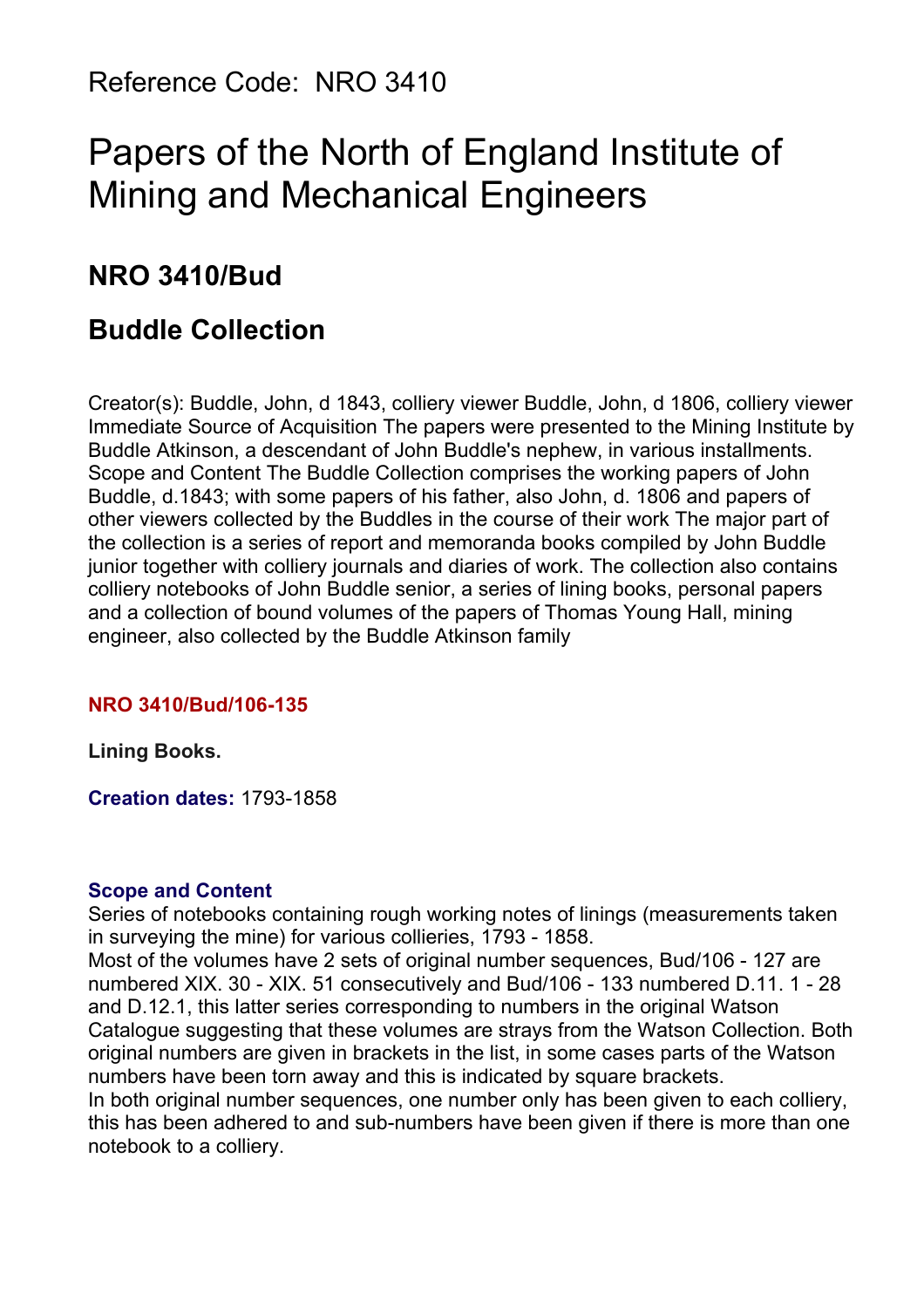Also:

#### **NRO 3410/Bud/136**

Book containing linings for an unidentified pit, 1822, and Burdon Main, 1823, and fortnightly pay bills for A Pit, Cowpen and Hopewell Pit [Cowpen or Pontop Pike], giving pitmen's names

**Creation dates:** 19 June 1822 - 13 June 1823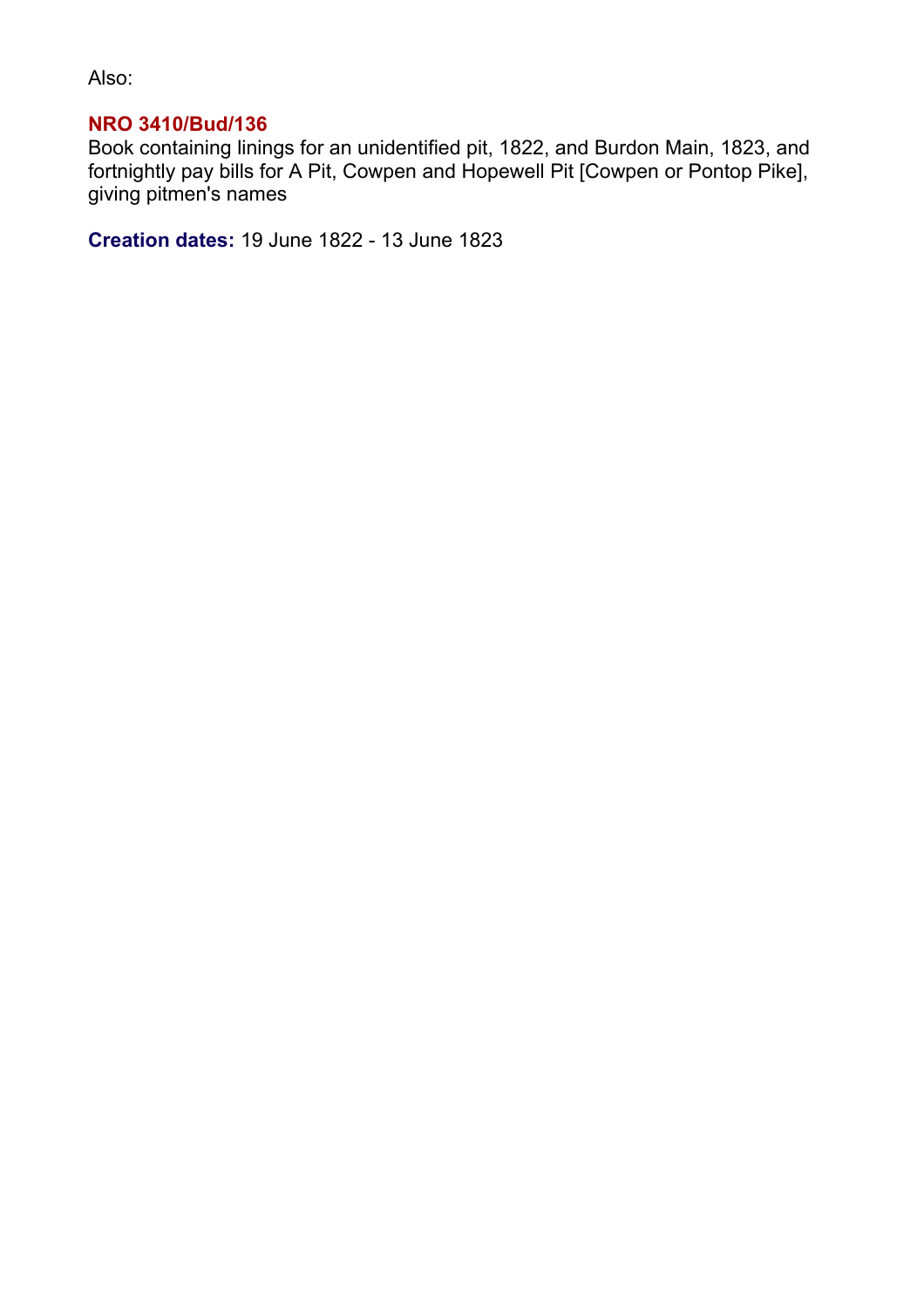Felling Linings.

**Creation dates:** 1820-1824

**Scope and Content** (XIX.30 D.11.1)

**Reference:** NRO 3410/Bud/106/1 Felling Linings

**Creation dates:** 11 May 1820 - 11 May 1821

**Reference:** NRO 3410/Bud/106/2 Felling Linings

**Creation dates:** 2 Jan 1822 - 5 Jan 1823

**Reference:** NRO 3410/Bud/106/3 Felling Linings

**Creation dates:** 30 April 1823 - 13 Aug 1824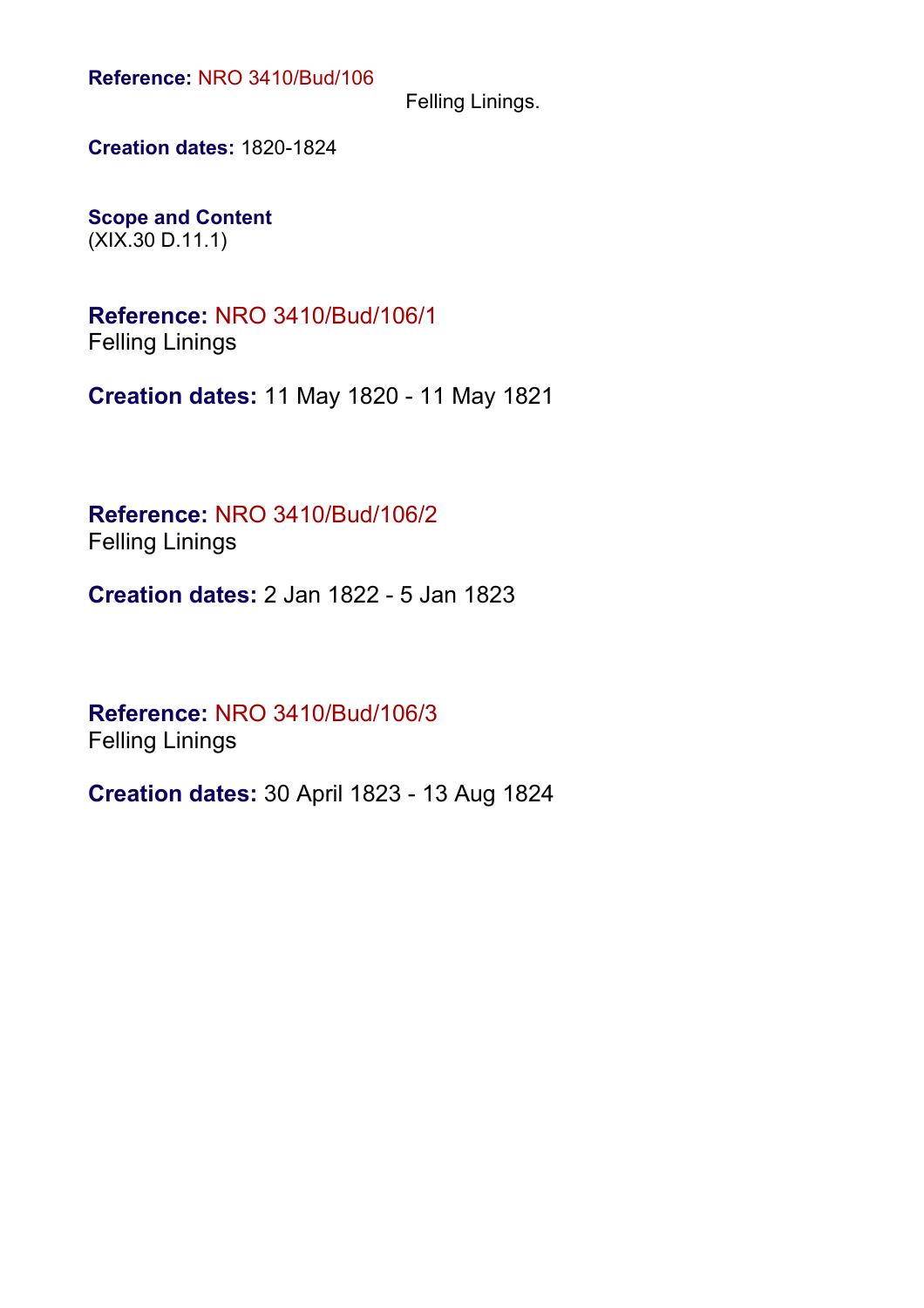Seghill Linings.

**Creation dates:** 1808-1828

**Scope and Content** (XIX.31 D.11.2)

**Reference:** NRO 3410/Bud/107/1 Seghill Linings

**Creation dates:** 4 Nov 1808 - 13 Aug 1810

**Reference:** NRO 3410/Bud/107/2 Seghill Linings

**Creation dates:** 22 May 1823 - 4 Dec 1828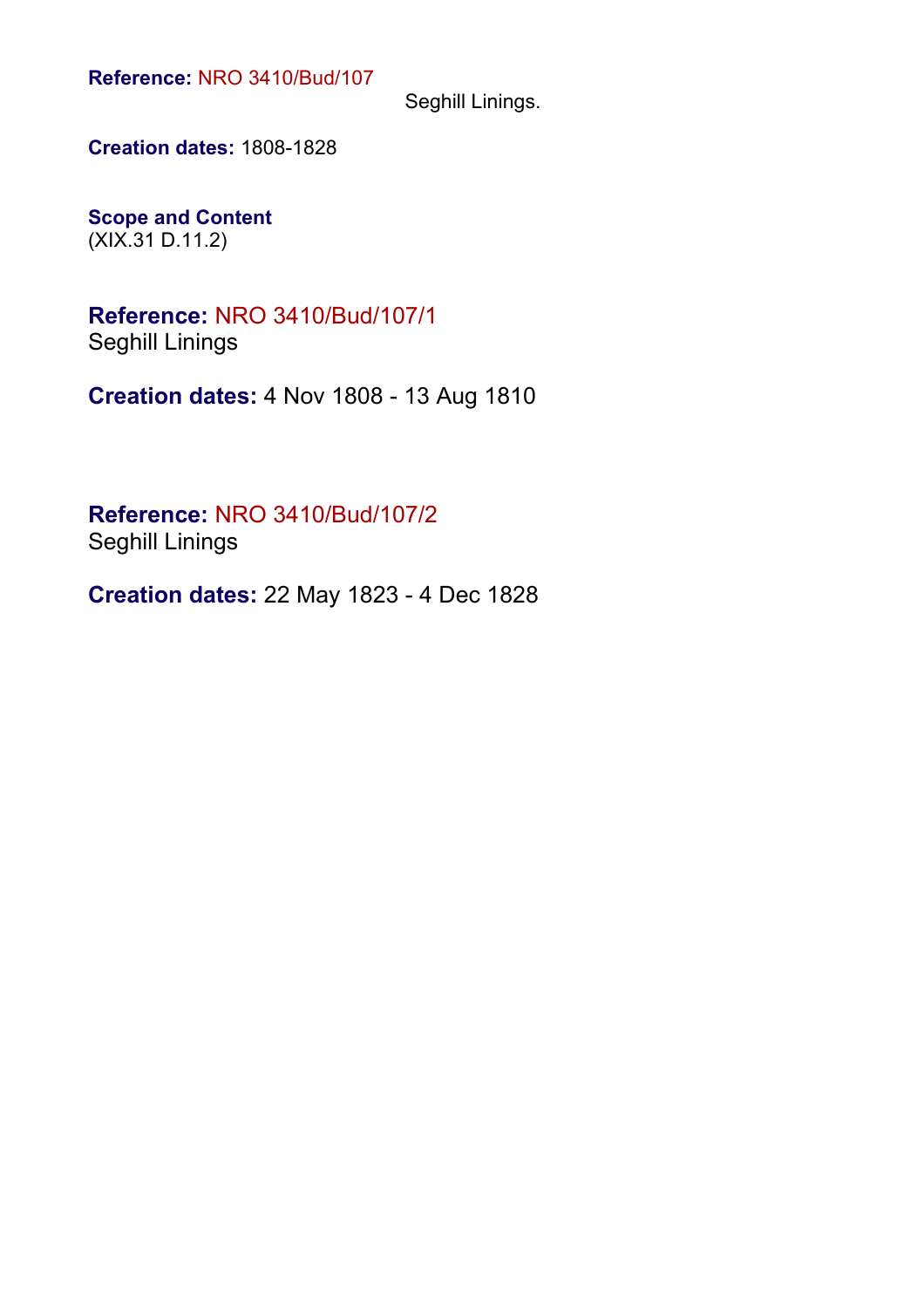Kenton Linings.

**Creation dates:** 1807-1809

**Scope and Content** (XIX.32 D.11.3)

**Reference:** NRO 3410/Bud/108/1 Kenton Linings

**Creation dates:** 8 Dec 1807 - 1 June 1808

**Reference:** NRO 3410/Bud/108/2 Kenton Linings

**Creation dates:** 16 June 1809 - 20 July 1809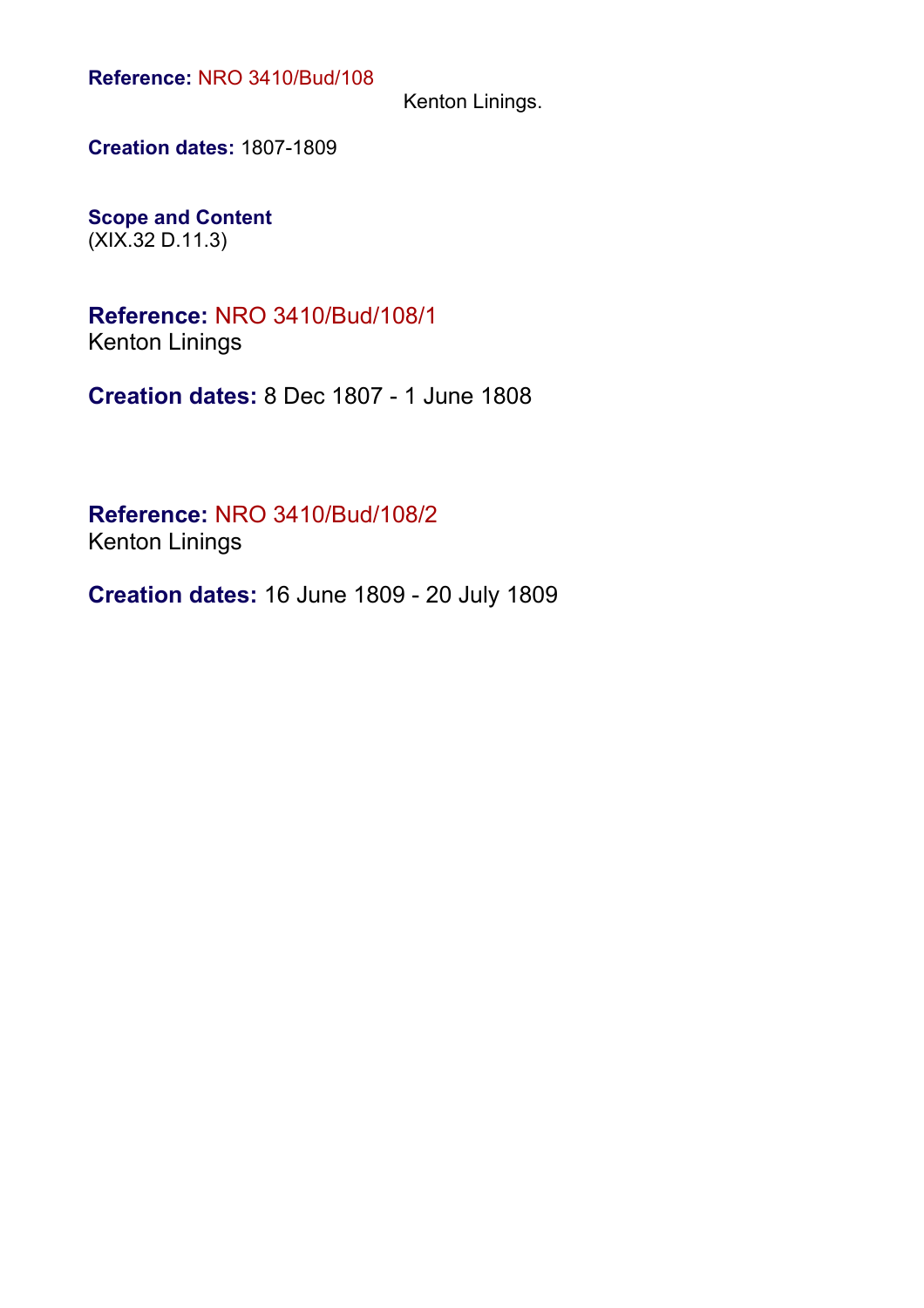Heaton Linings.

**Creation dates:** 1793-1824

**Scope and Content** (XIX.33 D.11.4)

**Reference:** NRO 3410/Bud/109/1 Heaton Linings

**Creation dates:** 21 Feb 1793 - 31 Jan 1794

**Reference:** NRO 3410/Bud/109/2 Heaton Linings

**Creation dates:** 5 March - 11 Aug 1794

**Reference:** NRO 3410/Bud/109/3 Heaton Linings

**Creation dates:** 28 Nov 1800 - 24 Feb 1801

**Reference:** NRO 3410/Bud/109/4 Heaton Linings

**Creation dates:** 26 April 1803 - 22 May 1805

**Reference:** NRO 3410/Bud/109/5 Heaton Linings; Survey of the Ouse Burn

**Creation dates:** 9 - 19 April 1805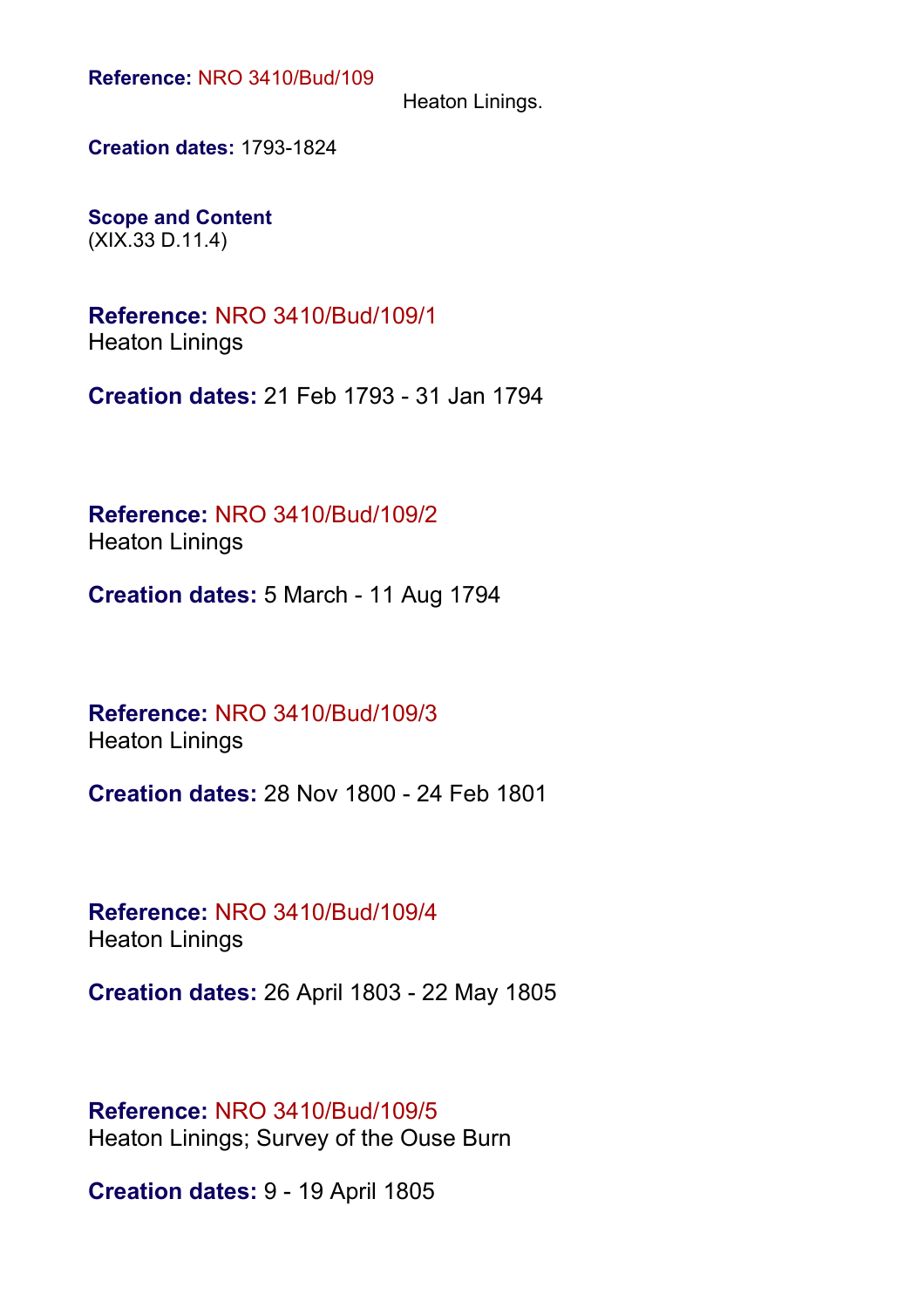#### **Reference:** NRO 3410/Bud/109/6 Heaton Linings

**Creation dates:** 11 July 1805 - 1812

**Reference:** NRO 3410/Bud/109/7 Heaton Linings

**Creation dates:** 27 Sept 1819 - 11 June 1824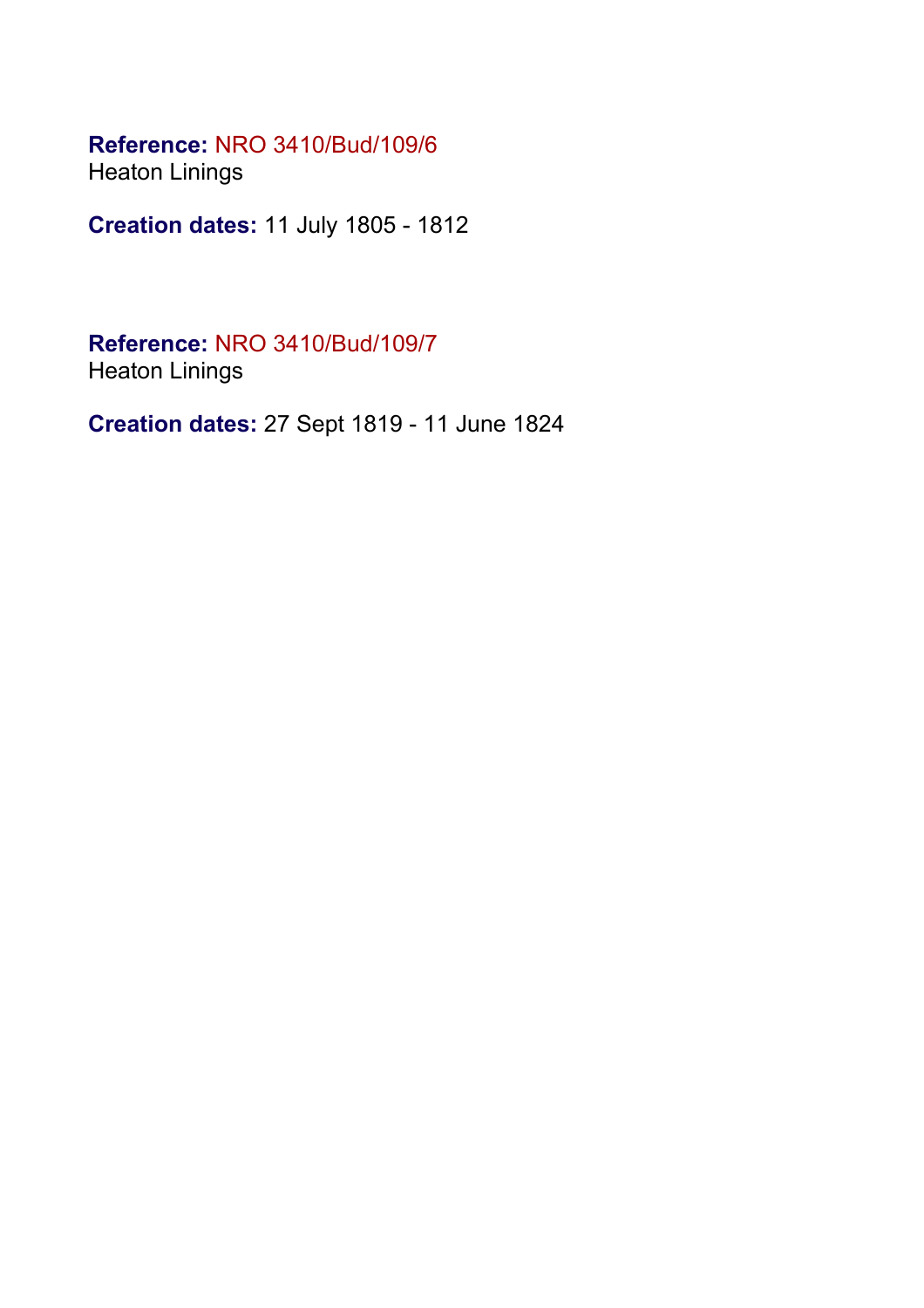North Hetton Linings.

**Creation dates:** 1834

**Scope and Content** (XIX.34 D.11.5)

**Reference:** NRO 3410/Bud/110/1 North Hetton Linings

**Creation dates:** 2 June - 6 Nov 1834

**Reference:** NRO 3410/Bud/110/2 North Hetton Linings

**Creation dates:** 3 June - 18 Dec 1834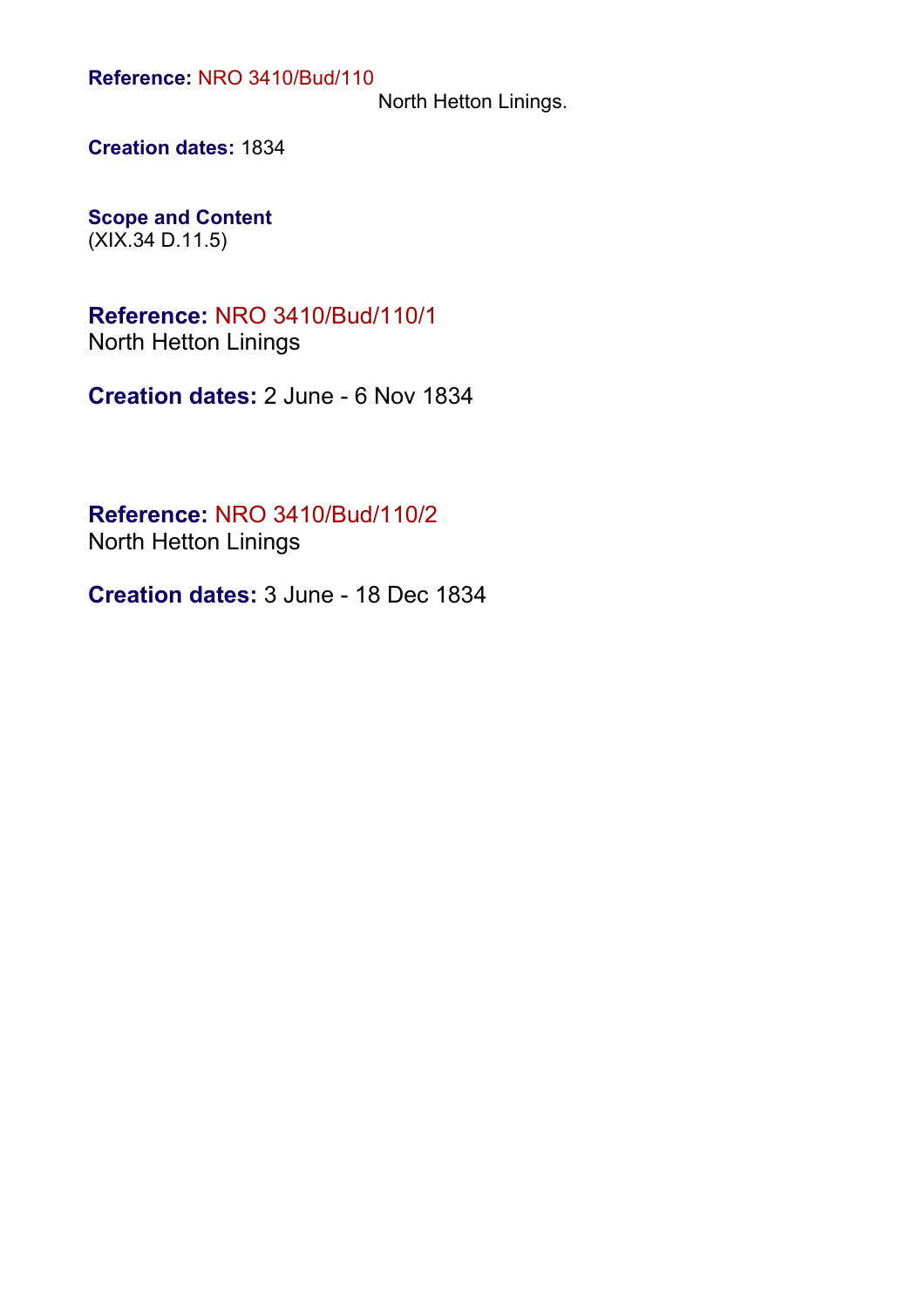Downhill Linings.

**Creation dates:** 1820-1823

**Scope and Content** (XIS.35 D.11.6)

**Reference:** NRO 3410/Bud/111/1 Downhill Linings

**Creation dates:** 18 Dec 1820 - 27 Aug 1823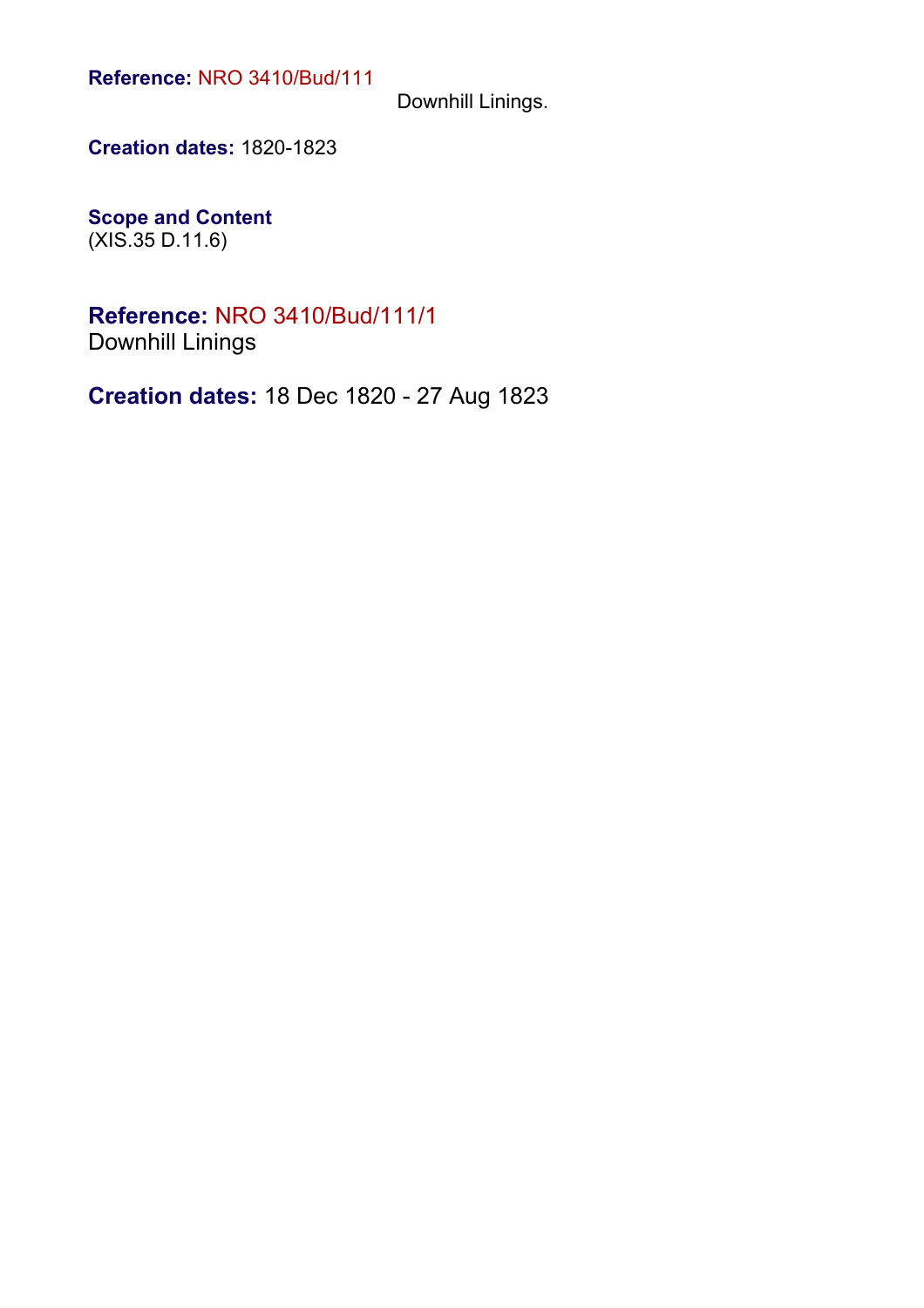Murton Linings.

**Creation dates:** 1810-1823

**Scope and Content** (XIX.36 D.11.7)

**Reference:** NRO 3410/Bud/112/1 Murton Linings

**Creation dates:** 8 Jan 1810 - 4 May 1813

**Reference:** NRO 3410/Bud/112/2 Murton Linings

**Creation dates:** 29 Dec 1812 - 20 Oct 1814

**Reference:** NRO 3410/Bud/112/3 Murton Linings

**Creation dates:** 8 Feb 1814 - 10 April 1815

**Reference:** NRO 3410/Bud/112/4 Murton Linings

**Creation dates:** 14 Sept 1814 - 8 Oct 1815

**Reference:** NRO 3410/Bud/112/5 Murton Linings; Including colliery memoranda

**Creation dates:** 6 Jan 1821 - 12 July 1823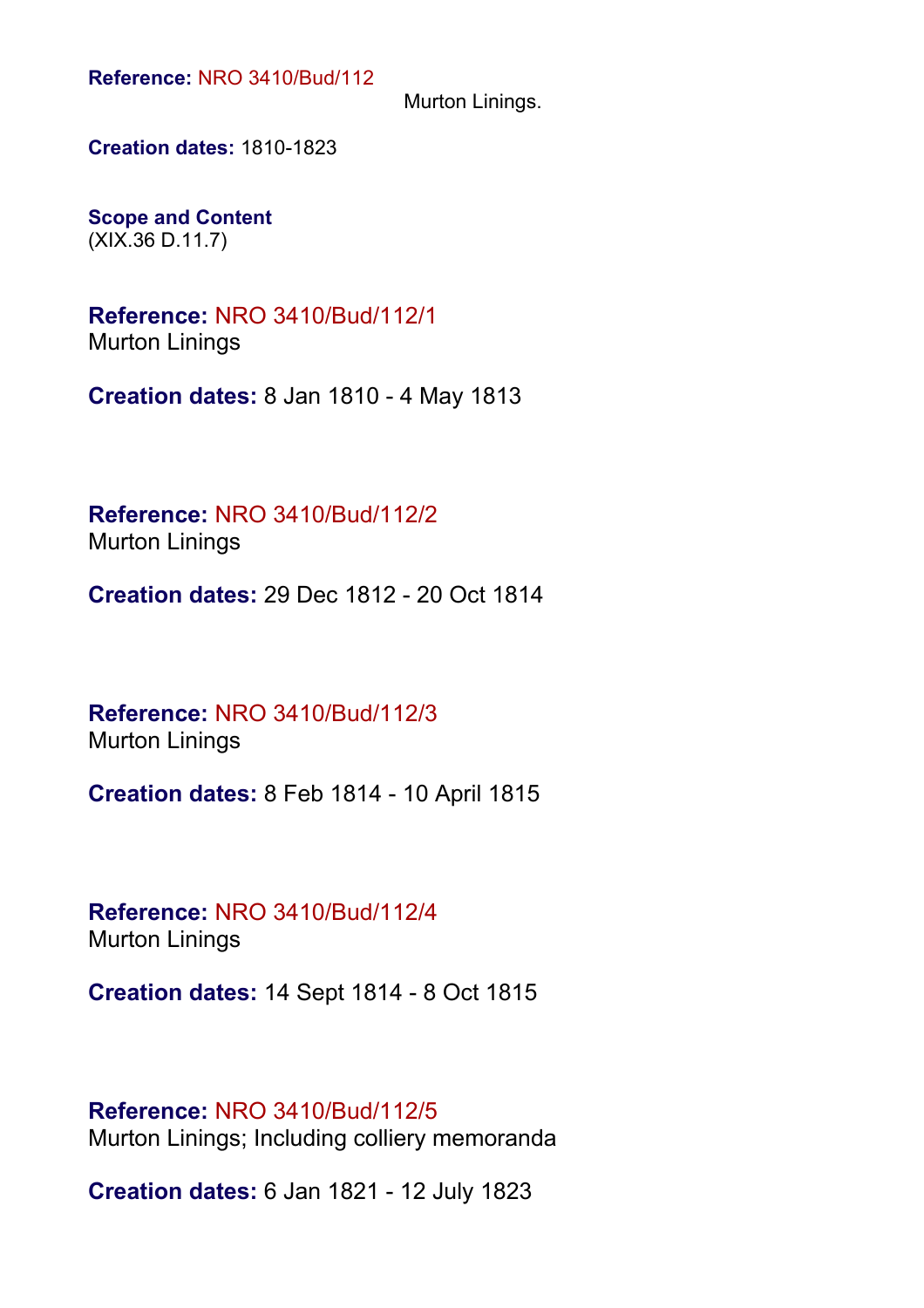Willington Linings.

**Creation dates:** 1804-1824

**Scope and Content** (XIX.37 D.11.8)

**Reference:** NRO 3410/Bud/113/1 Willington Linings

**Creation dates:** 27 Nov 1804 - 5 March 1808

**Reference:** NRO 3410/Bud/113/2 Willington Linings

**Creation dates:** 19 March - 30 Sept 1806

**Reference:** NRO 3410/Bud/113/3 Willington Linings

**Creation dates:** 10 Oct 1806 - 6 July 1807

**Reference:** NRO 3410/Bud/113/4 Willington Linings

**Creation dates:** 9 July 1807 - 4 July 1808

#### **Reference:** NRO 3410/Bud/113/5 Willington Linings

**Creation dates:** 12 July - 11 Nov 1808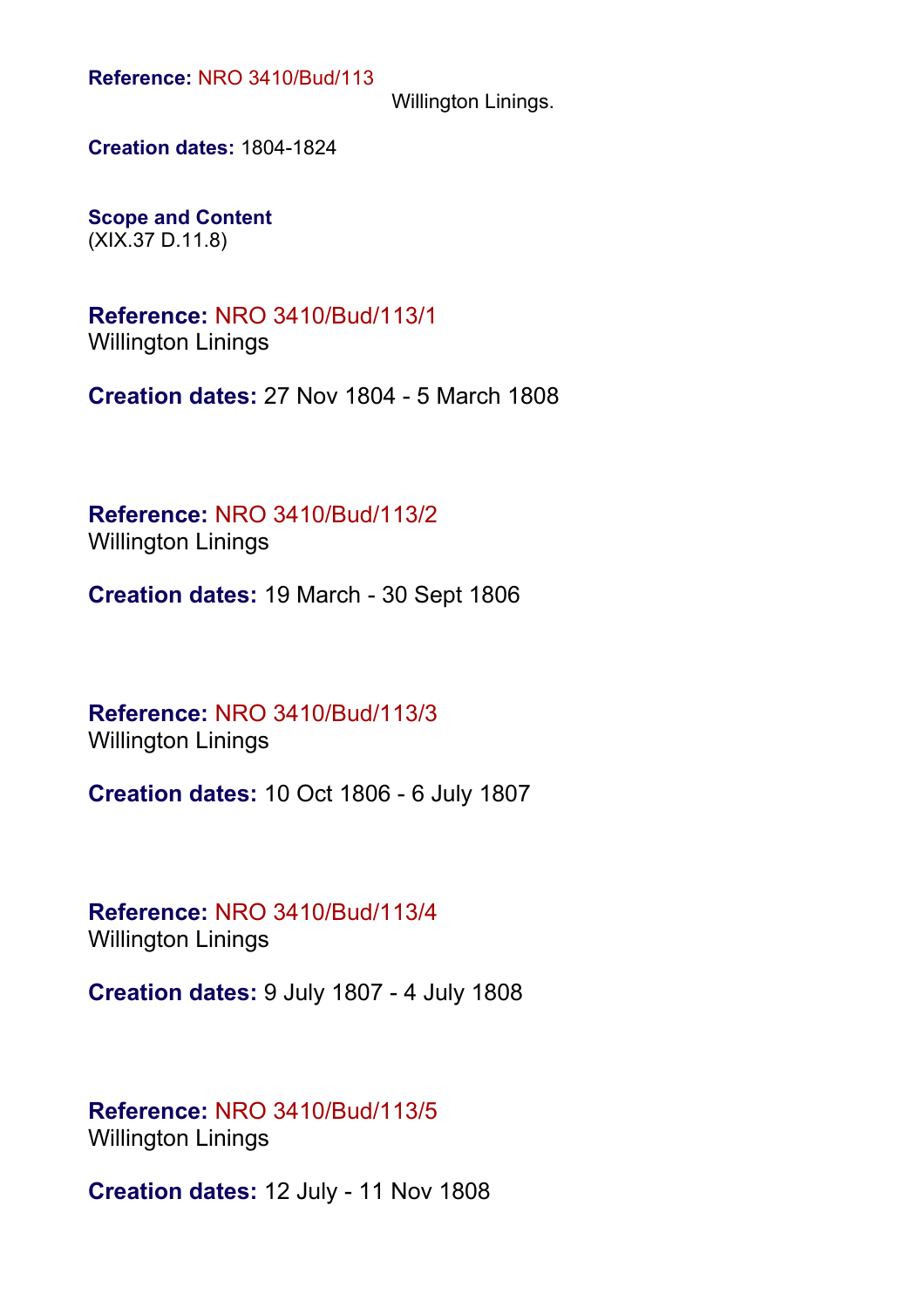**Reference:** NRO 3410/Bud/113/6 Willington Linings

**Creation dates:** 10 Jan 1809 - 27 June 1810

**Reference:** NRO 3410/Bud/113/7 Willington Linings

**Creation dates:** 6 Aug 1810 - 13 April 1812

**Reference:** NRO 3410/Bud/113/8 Willington Linings

**Creation dates:** 13 April 1812 - 21 Jan 1813

**Reference:** NRO 3410/Bud/113/9 Willington Linings

**Creation dates:** 19 Aug 1822 - 28 July 1824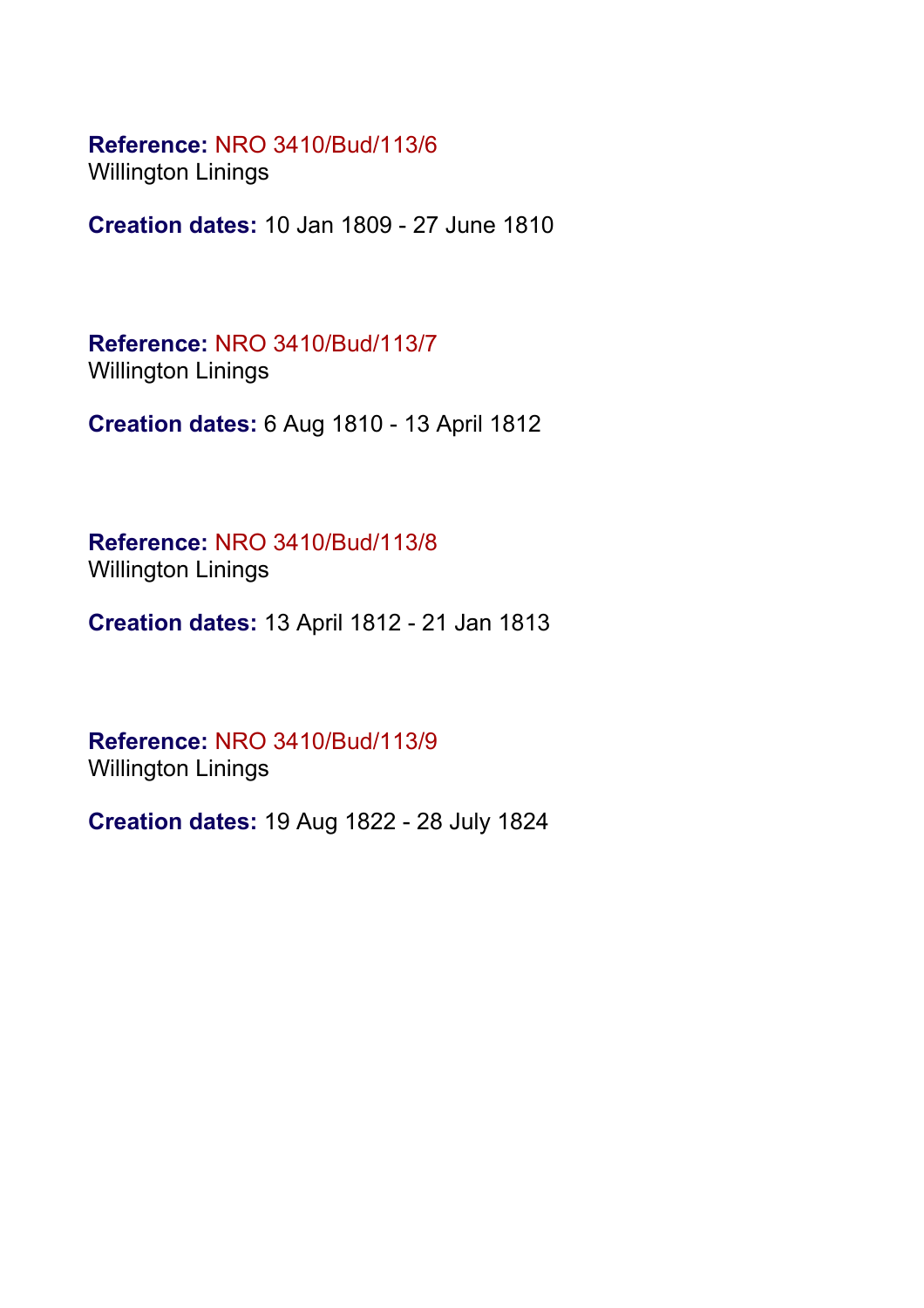St Lawrence Linings.

**Creation dates:** 1831-1844

**Scope and Content** (XIX.38 D.11.9)

**Reference:** NRO 3410/Bud/114/1 St Lawrence Linings

**Creation dates:** 5 Jan 1831 - 25 March 1833

**Reference:** NRO 3410/Bud/114/2 St Lawrence Linings

**Creation dates:** 17 May 1833 - 25 May 1835

**Reference:** NRO 3410/Bud/114/3 St Lawrence Linings

**Creation dates:** 18 Oct 1833 - 9 Feb 1836

**Reference:** NRO 3410/Bud/114/4 St Lawrence Linings

**Creation dates:** 10 Feb 1836 - 20 May 1837

## **Reference:** NRO 3410/Bud/114/5

St Lawrence Linings

**Creation dates:** 11 Aug 1837 - 15 May 1844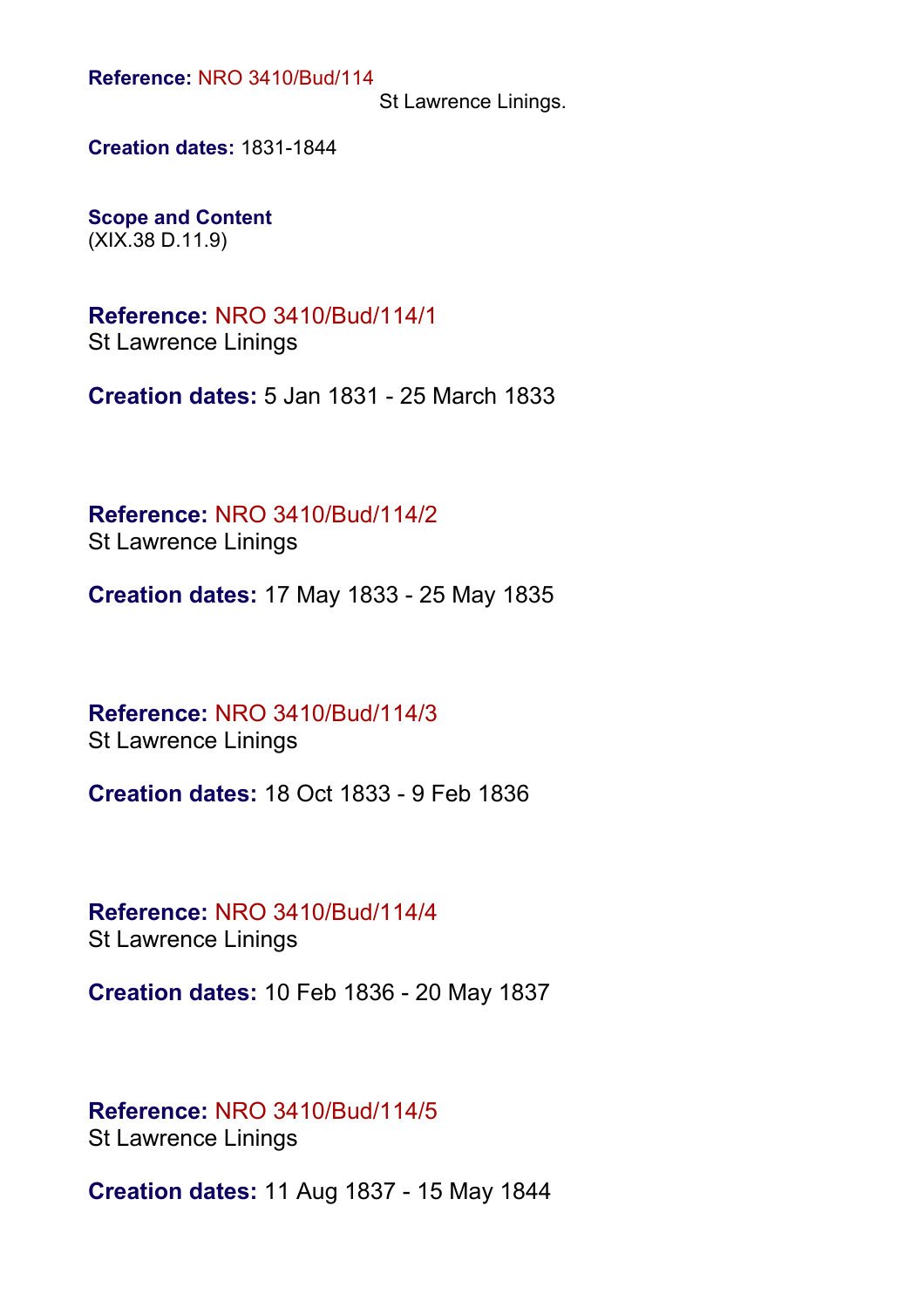Cowpen Linings.

**Creation dates:** 1800-1824

**Scope and Content** (XIX.39 D.11.10)

**Reference:** NRO 3410/Bud/115/1 Cowpen Linings

**Creation dates:** 7 Aug 1800 - 14 Feb 1804

**Reference:** NRO 3410/Bud/115/2 Cowpen Linings

**Creation dates:** 21 July 1801 - 30 March 1802

**Reference:** NRO 3410/Bud/115/3 Cowpen Linings

**Creation dates:** 16 July 1805

**Reference:** NRO 3410/Bud/115/4 Cowpen Linings

**Creation dates:** 13 - 18 Jan 1824

**Reference:** NRO 3410/Bud/115/5 Cowpen Linings

**Creation dates:** 19 Jan - 5 Aug 1824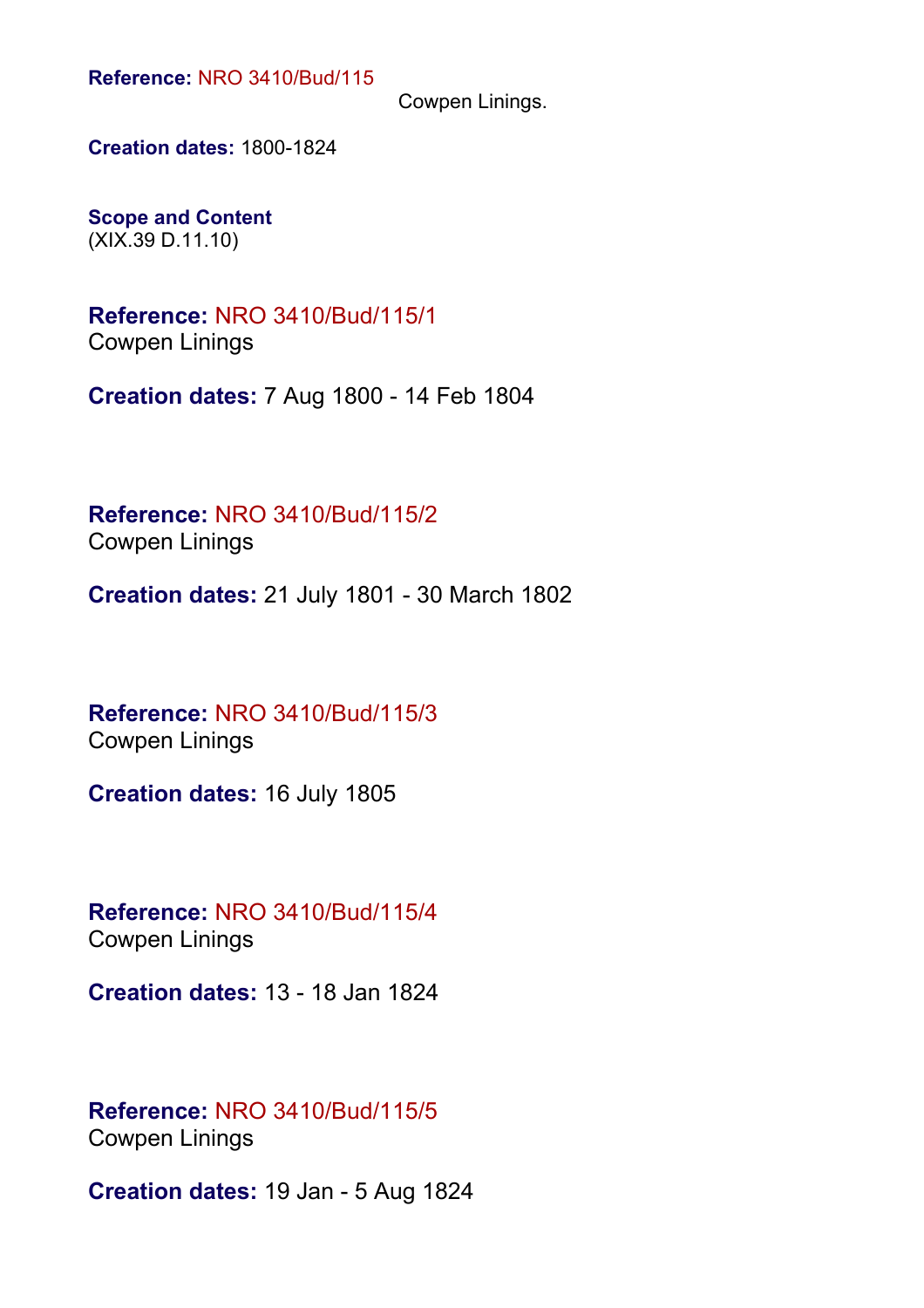Cowpen Linings

**Creation dates:** 26 Feb - 19 Aug 1824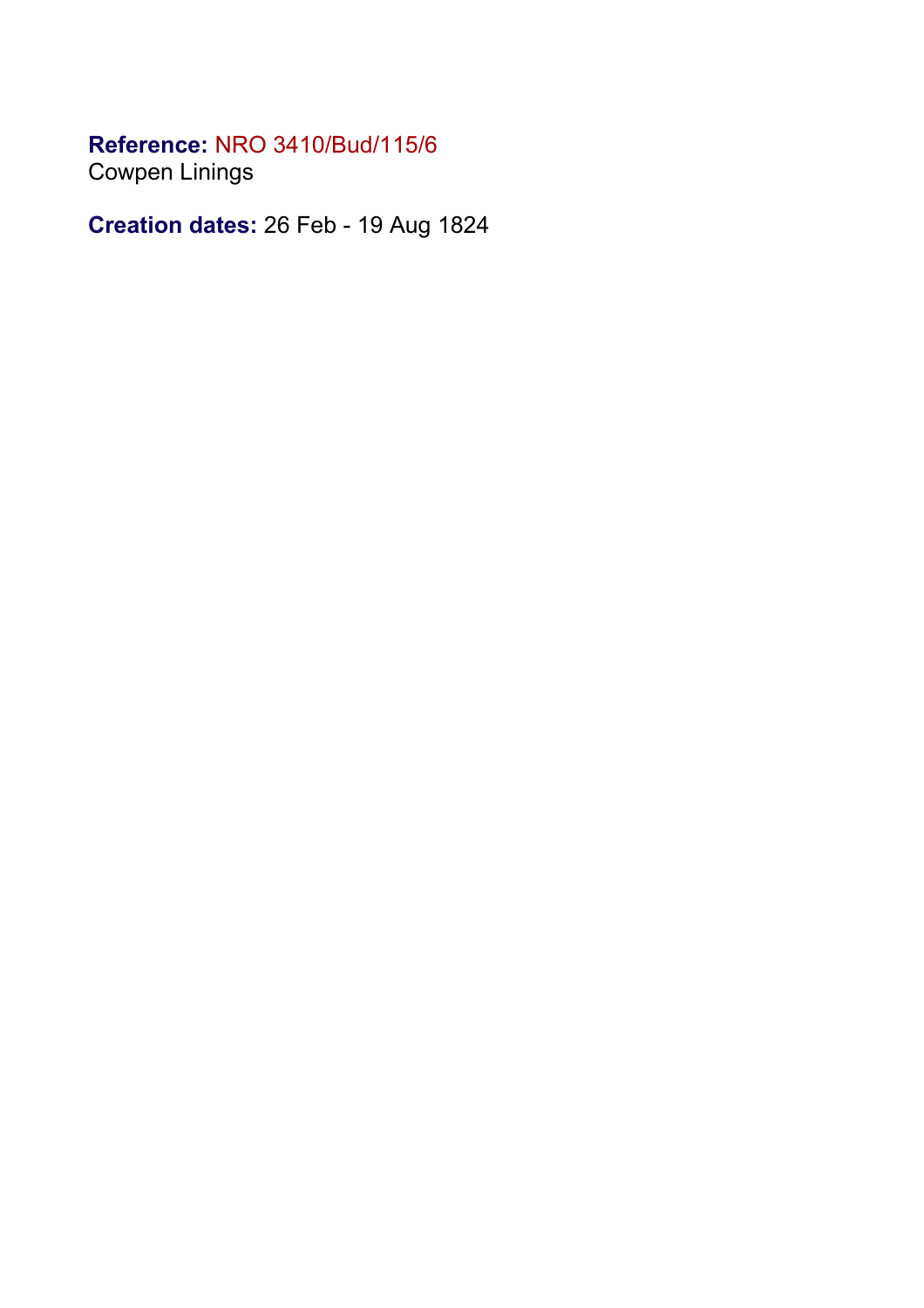**Reference:** NRO 3410/Bud/116 Burdon Main Linings.

**Creation dates:** 1812-1824

**Scope and Content** (XIX.39 D.11/12)

**Reference:** NRO 3410/Bud/116/1 Burdon Main Linings

**Creation dates:** 19 Nov 1812 - 24 Oct 1817

**Reference:** NRO 3410/Bud/116/2 Burdon Main Linings

**Creation dates:** 25 Aug 1813 - 5 July 1814

**Reference:** NRO 3410/Bud/116/3 Burdon Main Linings

**Creation dates:** 19 March 1814 - 20 July 1818

**Reference:** NRO 3410/Bud/116/4 Burdon Main Linings

**Creation dates:** 9 July 1814 - 29 Dec 1815

**Reference:** NRO 3410/Bud/116/5 Burdon Main Linings

**Creation dates:** 18 - 25 Sept 1815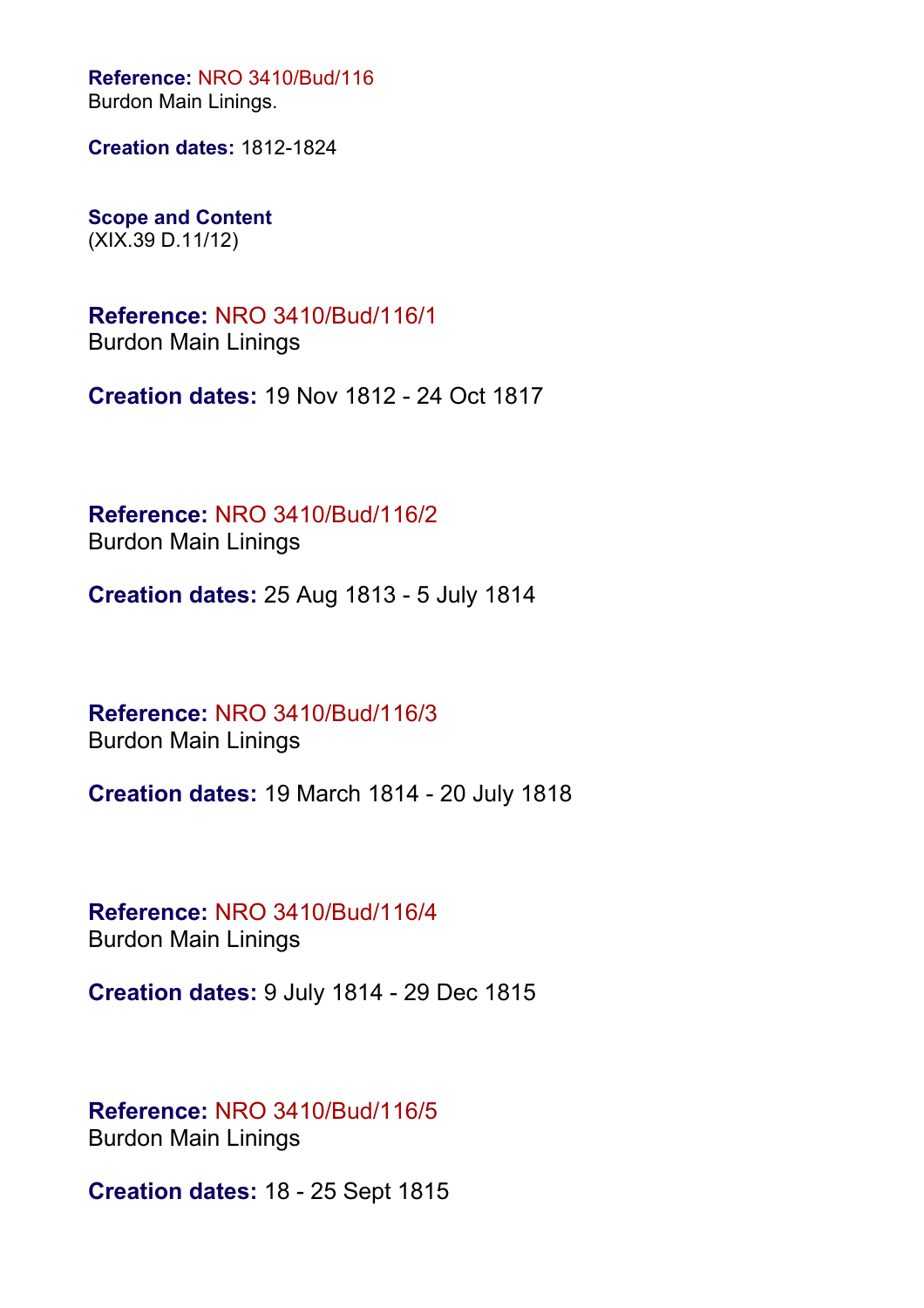Burdon Main Linings

**Creation dates:** 29 Jan - 24 June 1816

**Reference:** NRO 3410/Bud/116/7 Burdon Main Linings

**Creation dates:** 26 June - 6 Dec 1816

**Reference:** NRO 3410/Bud/116/8 Burdon Main Linings

**Creation dates:** 26 June 1816 - 12 Sept 1817

**Reference:** NRO 3410/Bud/116/9 Burdon Main Linings

**Creation dates:** 24 Nov 1817 - 29 Oct 1818

**Reference:** NRO 3410/Bud/116/10 Burdon Main Linings

**Creation dates:** 17 Feb 1818 - 23 Dec 1819

#### **Reference:** NRO 3410/Bud/116/11 Burdon Main Linings

**Creation dates:** 12 Nov 1818 - 13 March 1820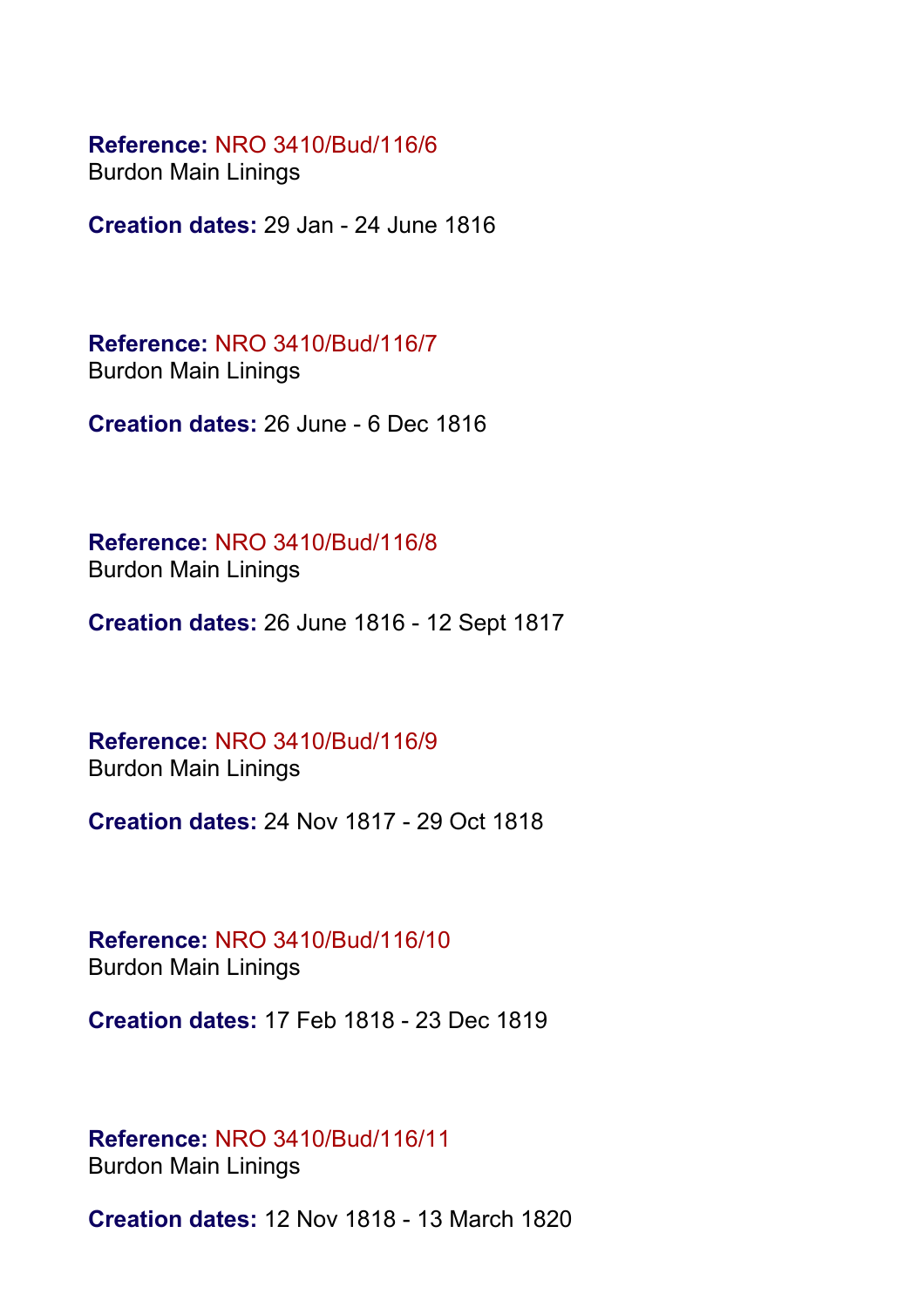Burdon Main Linings

**Creation dates:** 10 April - 4 Sept 1820

**Reference:** NRO 3410/Bud/116/13 Burdon Main Linings

**Creation dates:** 3 April 1821 - 17 Jan 1822

**Reference:** NRO 3410/Bud/116/14 Burdon Main Linings

**Creation dates:** 1 May - 29 Aug 1821

**Reference:** NRO 3410/Bud/116/15 Burdon Main Linings

**Creation dates:** 22 Feb - 3 July 1822

**Reference:** NRO 3410/Bud/116/16 Burdon Main Linings

**Creation dates:** 10 July 1822 - 5 March 1823

#### **Reference:** NRO 3410/Bud/116/17 Burdon Main Linings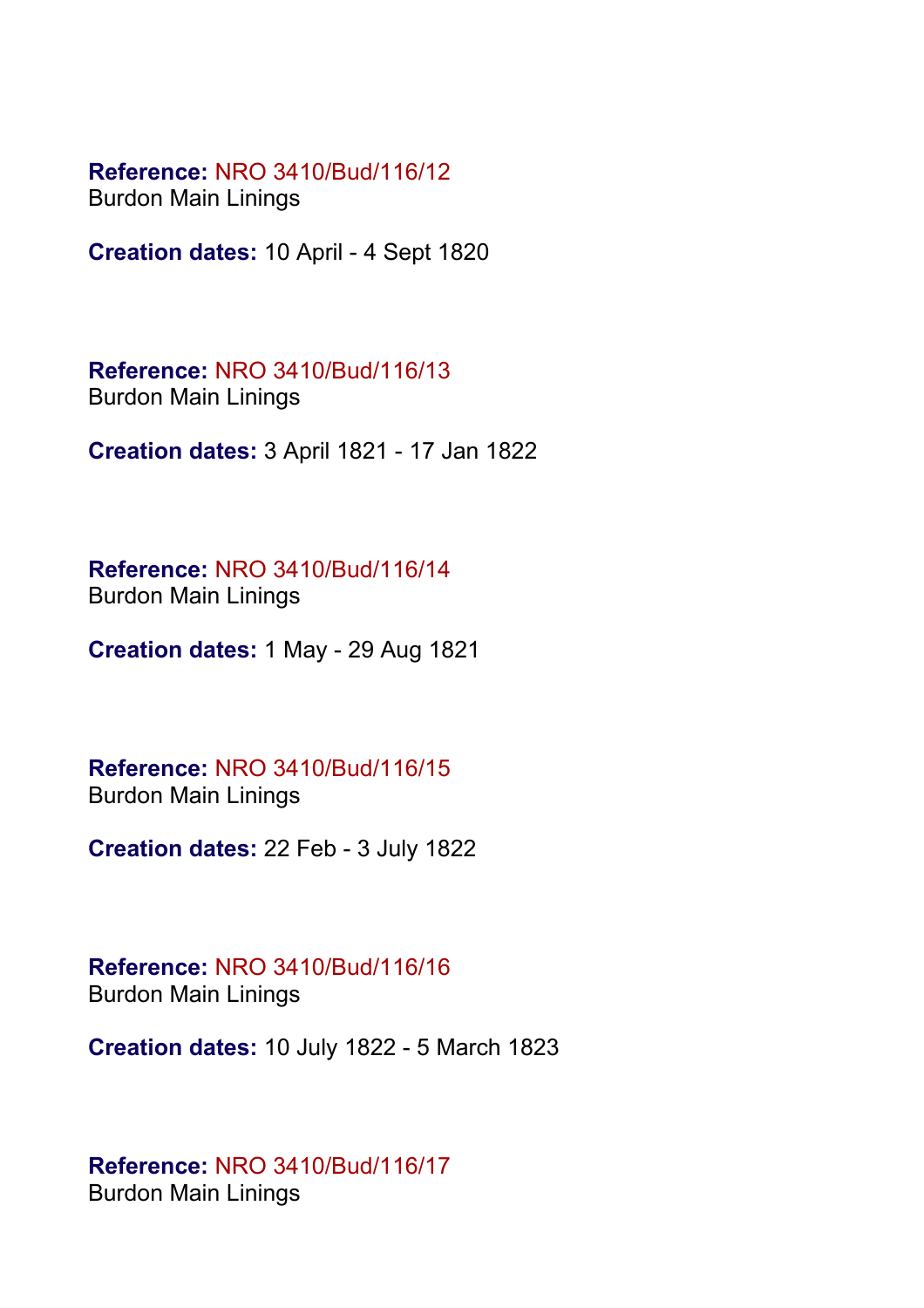**Creation dates:** 11 March - 30 Dec 1823

**Reference:** NRO 3410/Bud/116/18 Burdon Main Linings

**Creation dates:** 3 Dec 1823 - 18 March 1824

**Reference:** NRO 3410/Bud/116/19 Burdon Main Linings

**Creation dates:** 18 March - 4 May 1824

**Reference:** NRO 3410/Bud/116/20 Burdon Main Linings

**Creation dates:** 28 May - 2 July 1824

**Reference:** NRO 3410/Bud/116/21 Burdon Main Linings

**Creation dates:** 18 July - 27 Aug 1824

**Reference:** NRO 3410/Bud/116/22 Burdon Main Linings

**Creation dates:** 20 Sept - 14 Dec 1824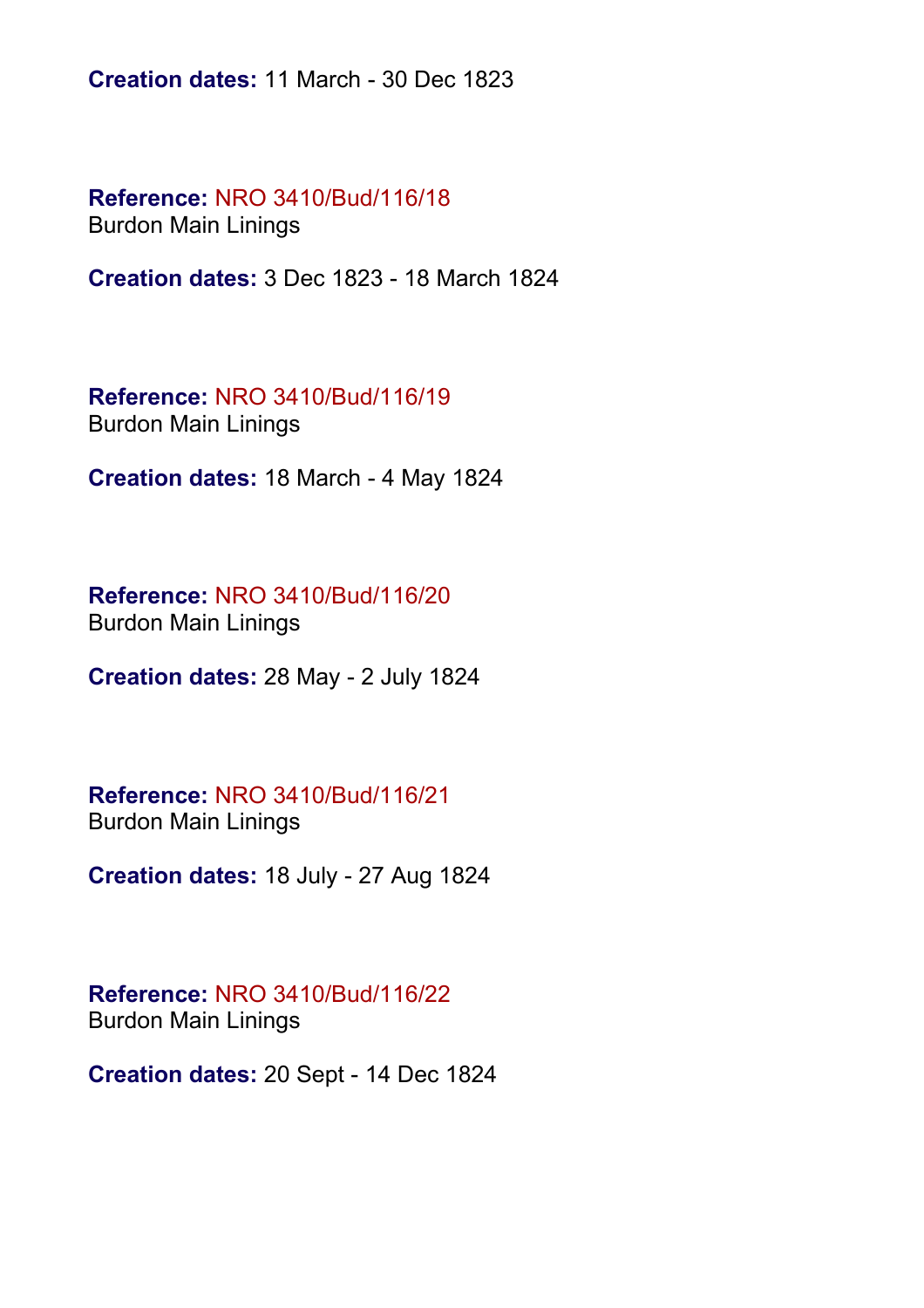Walker Linings.

**Creation dates:** 1821-1822

**Scope and Content** (XIX.41 D.11.13)

**Reference:** NRO 3410/Bud/117/1 Walker Linings

**Creation dates:** 12 March 1821 - 29 Nov 1822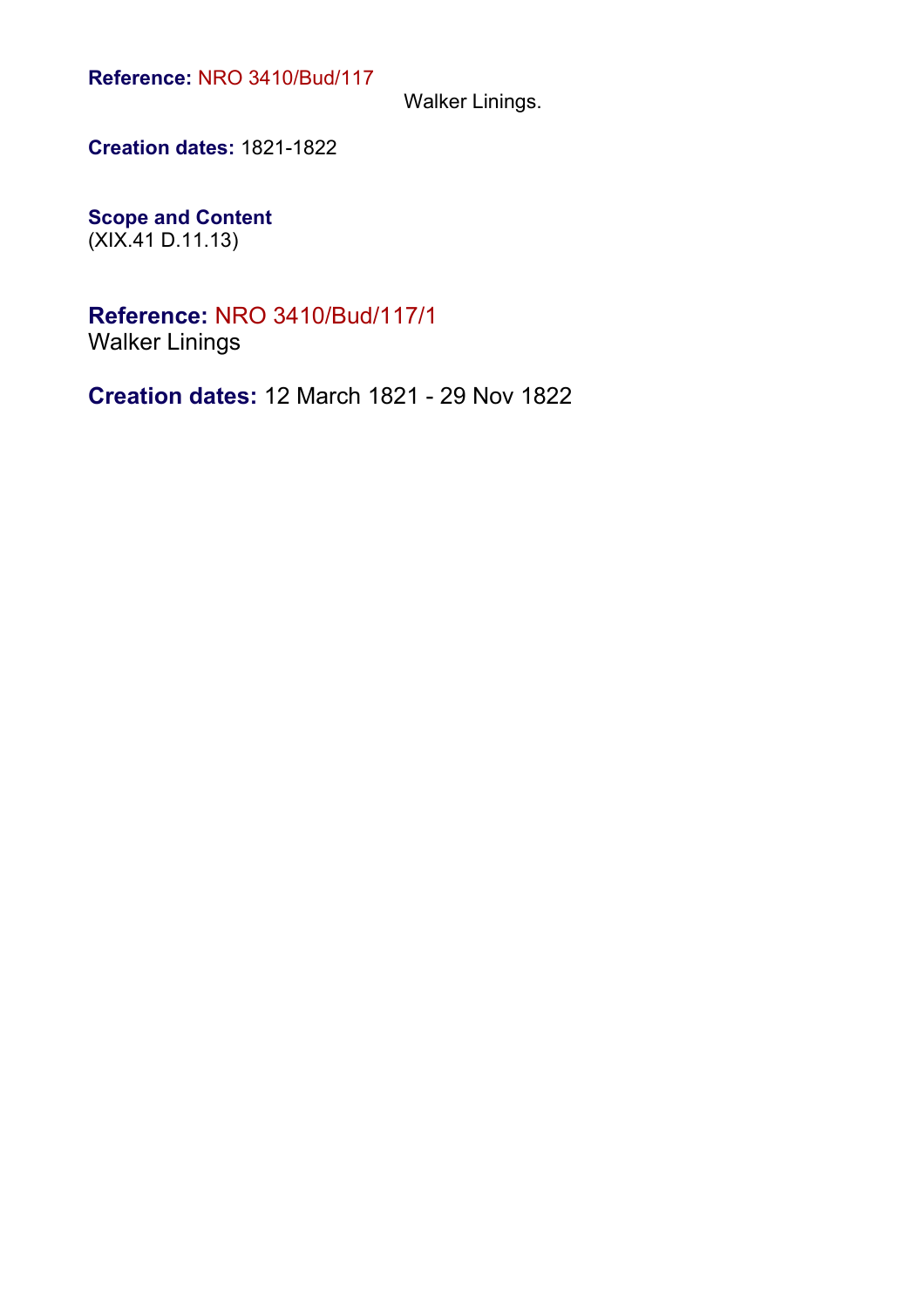Bigges Main and Willington Linings.

**Creation dates:** 1793-1807

**Scope and Content** (XIX.42 D.11.14)

**Reference:** NRO 3410/Bud/118/1 Bigges Main and Willington Linings

**Creation dates:** 15 April 1793 - 6 March 1794

**Reference:** NRO 3410/Bud/118/2 Bigges Main and Willington Linings

**Creation dates:** 20 March 1794 - 23 Feb 1795

**Reference:** NRO 3410/Bud/118/3 Bigges Main and Willington Linings

**Creation dates:** 7 Feb - 22 June 1795

**Reference:** NRO 3410/Bud/118/4 Bigges Main and Willington Linings

**Creation dates:** 16 July 1795 - 5 Feb 1796

**Reference:** NRO 3410/Bud/118/5 Bigges Main and Willington Linings

**Creation dates:** 16 Dec 1795 - 7 March 1797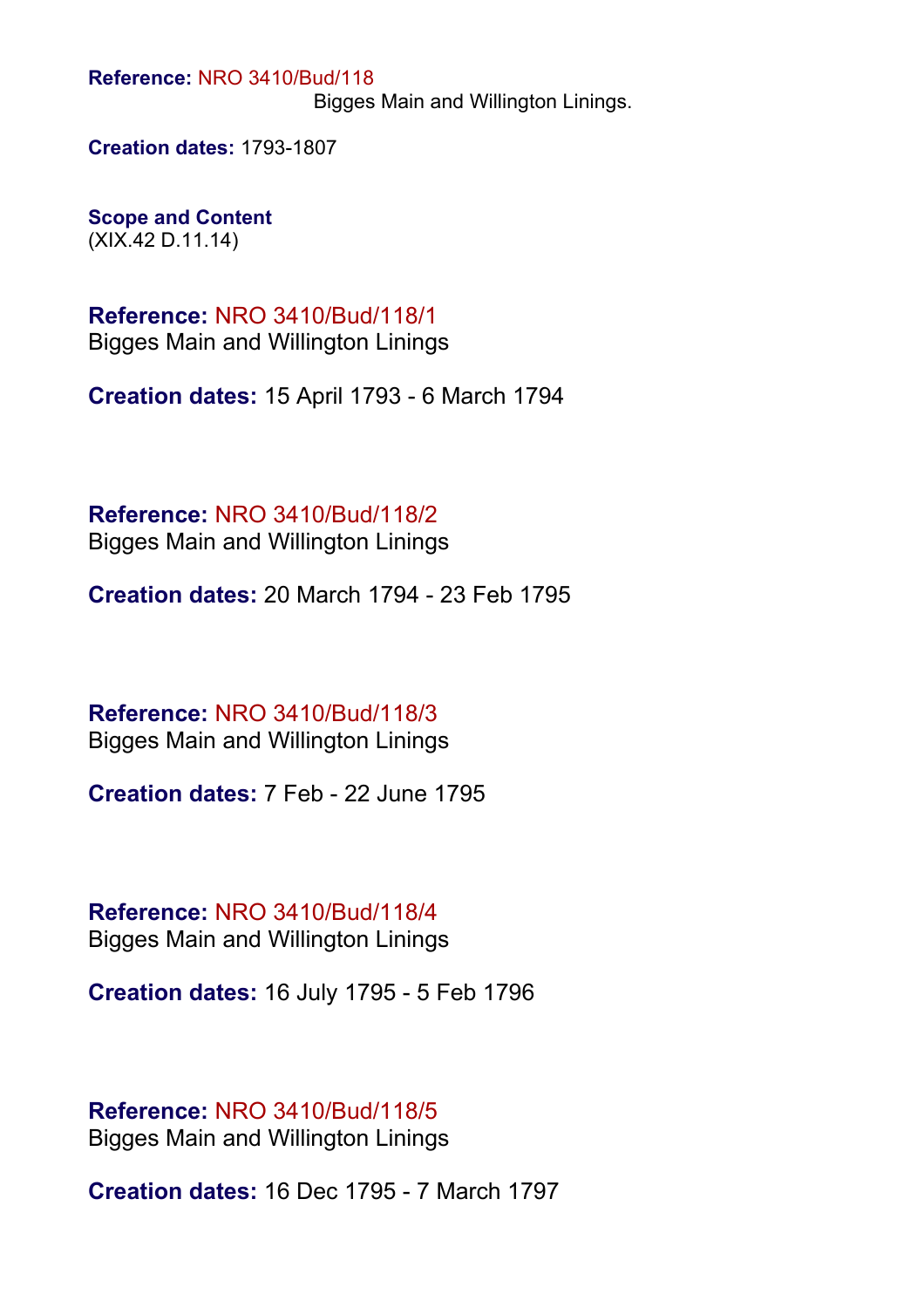Bigges Main and Willington Linings

**Creation dates:** 27 March 1797 - 1798

**Reference:** NRO 3410/Bud/118/7 Bigges Main and Willington Linings

**Creation dates:** 31 Jan - 30 Nov 1798

**Reference:** NRO 3410/Bud/118/8 Bigges Main and Willington Linings

**Creation dates:** 26 Jan 1799 - 25 Aug 1800

**Reference:** NRO 3410/Bud/118/9 Bigges Main and Willington Linings

**Creation dates:** 19 May 1801 - 15 Nov 1802

**Reference:** NRO 3410/Bud/118/10 Bigges Main and Willington Linings

**Creation dates:** 19 Nov 1802 - 21 Aug 1804

**Reference:** NRO 3410/Bud/118/11 Bigges Main and Willington Linings

**Creation dates:** 26 July 1803 - 12 Dec 1804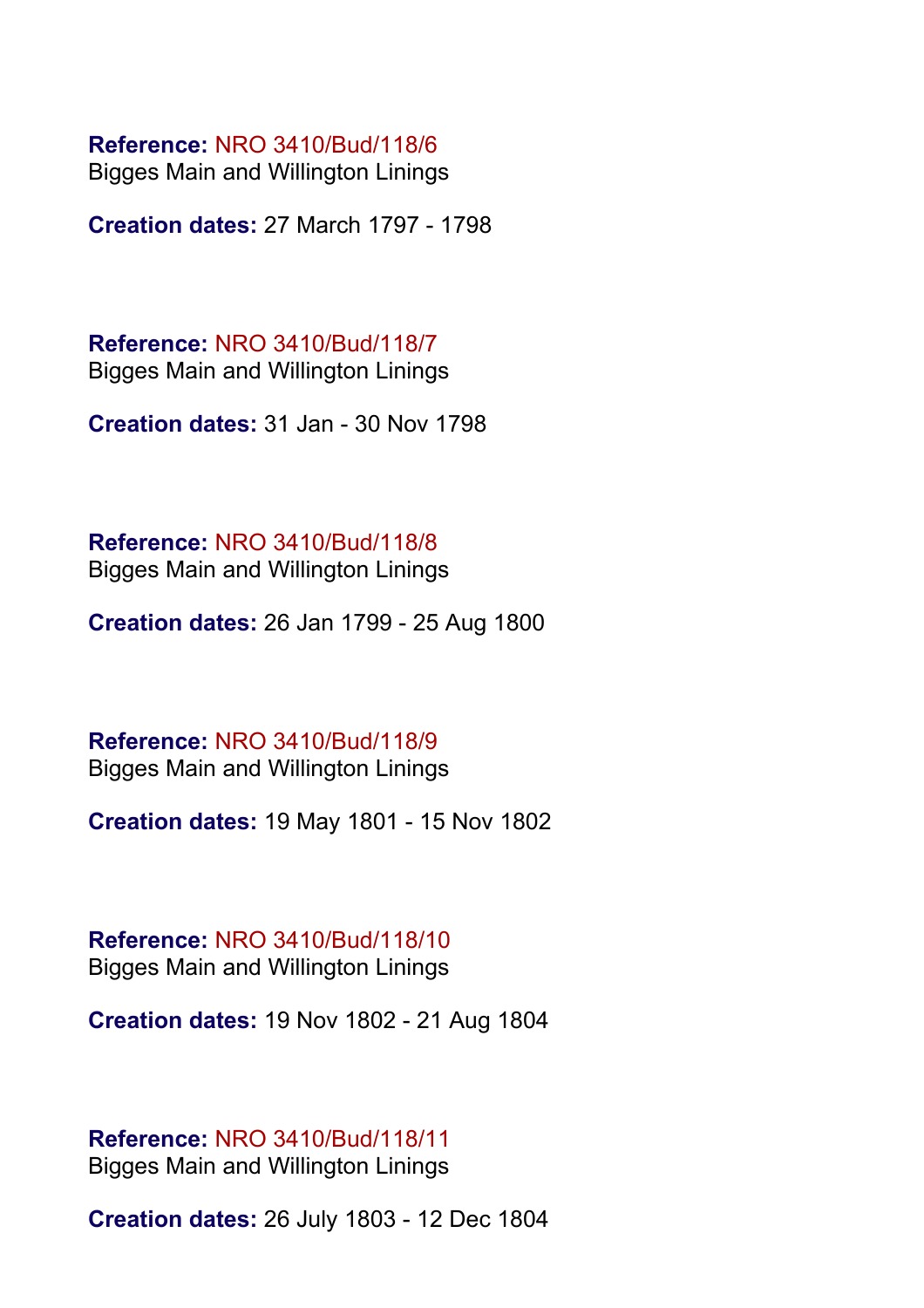Bigges Main and Willington Linings

**Creation dates:** 19 Dec 1804 - 1 Aug 1805

### **Reference:** NRO 3410/Bud/118/13

Bigges Main and Willington Linings

**Creation dates:** 26 Sept 1805 - 29 April 1807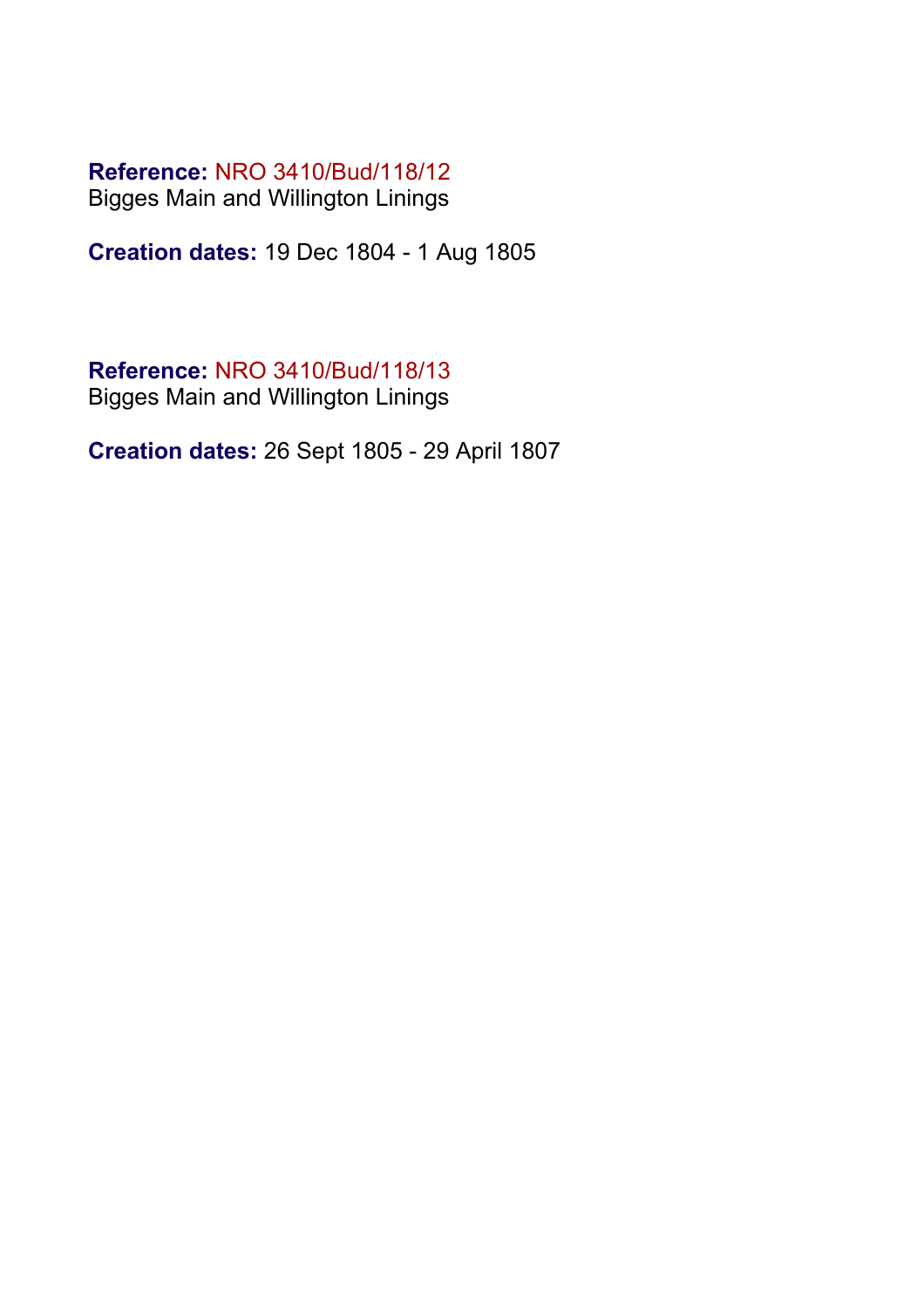Chirton Linings.

**Creation dates:** 1806-1812

**Scope and Content** (XIX.43 [D.11.15])

**Reference:** NRO 3410/Bud/119/1 Chirton Linings

**Creation dates:** 23 July - 30 Oct 1806

**Reference:** NRO 3410/Bud/119/2 Chirton Linings

**Creation dates:** 8 Jan - 4 March 1807

**Reference:** NRO 3410/Bud/119/3 Chirton Linings

**Creation dates:** 4 Oct 1811 - 23 Nov 1812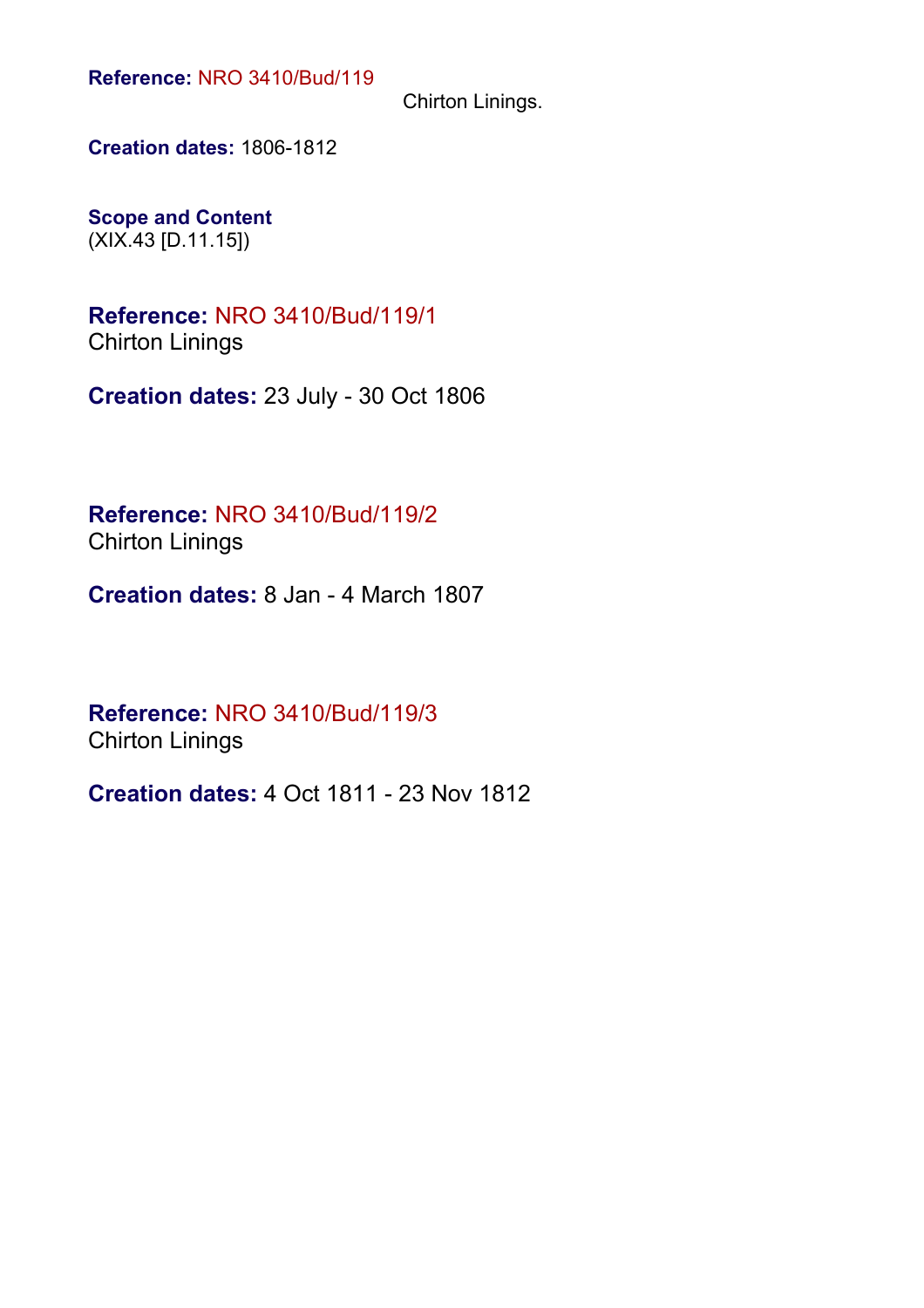Temple Main Linings.

**Creation dates:** 1805-1812

**Scope and Content** (XIX.44 [d.11.16])

**Reference:** NRO 3410/Bud/120/1 Temple Main Linings

**Creation dates:** 28 May 1805 - 3 Jan 1811

**Reference:** NRO 3410/Bud/120/2 Temple Main Linings

**Creation dates:** 27 March 1807 - 30 Dec 1808

**Reference:** NRO 3410/Bud/120/3 Temple Main Linings

**Creation dates:** 18 July 1810 - 6 April 1812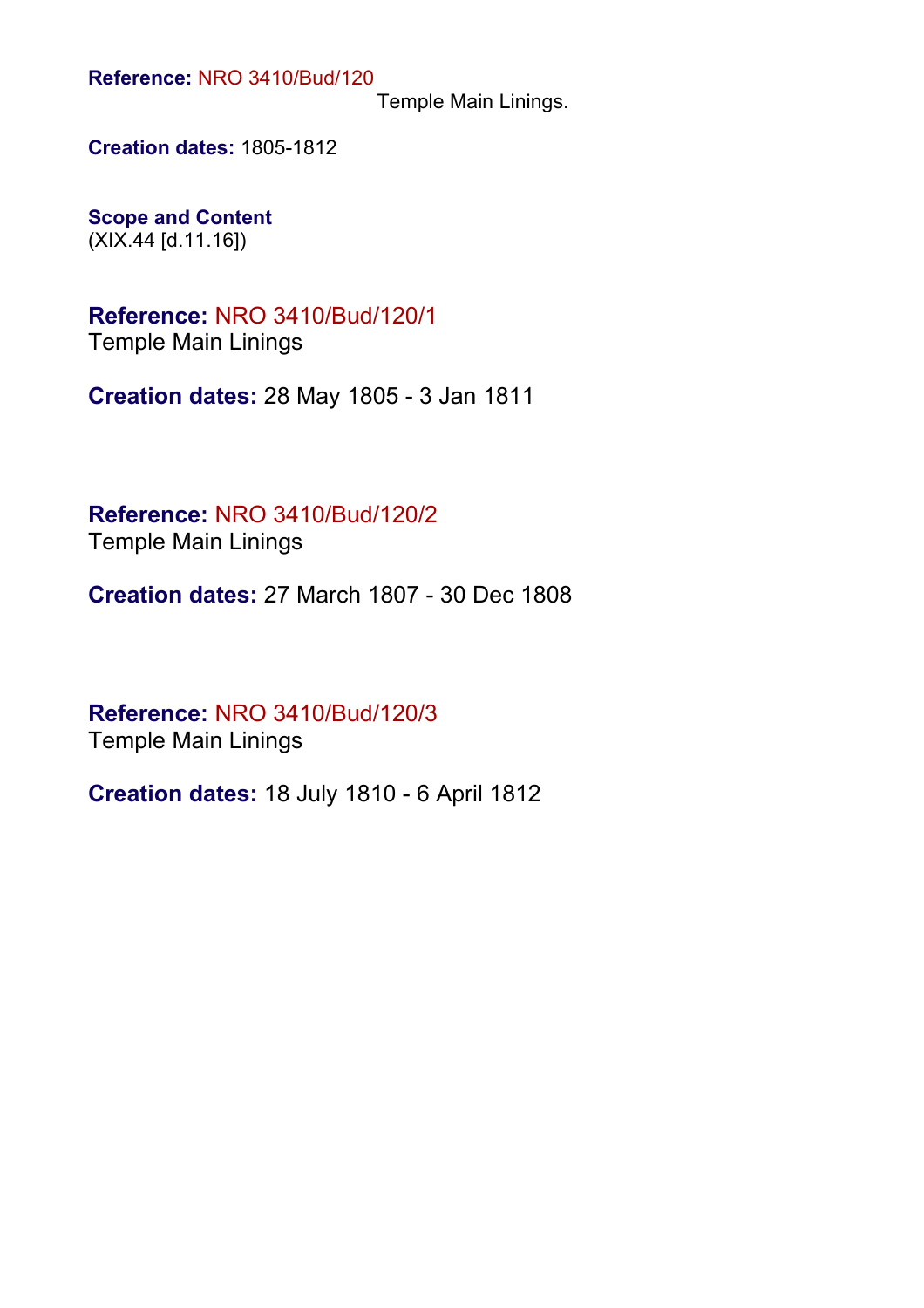Crawcrook or Bowes Main Linings.

**Creation dates:** 1793-1808

**Scope and Content** (XIX.45 D.11.17)

**Reference:** NRO 3410/Bud/121/1 Crawcrook or Bowes Main Linings

**Creation dates:** 11 Feb - 22 July 1793

**Reference:** NRO 3410/Bud/121/2 Crawcrook or Bowes Main Linings

**Creation dates:** 9 Sept 1793 - 30 Dec 1795

**Reference:** NRO 3410/Bud/121/3 Crawcrook or Bowes Main Linings

**Creation dates:** 23 March 1796 - 12 May 1799

**Reference:** NRO 3410/Bud/121/4 Crawcrook or Bowes Main Linings

**Creation dates:** 14 Nov 1804 - 17 June 1807

**Reference:** NRO 3410/Bud/121/5 Crawcrook or Bowes Main Linings

**Creation dates:** 31 Oct - 17 Nov 1808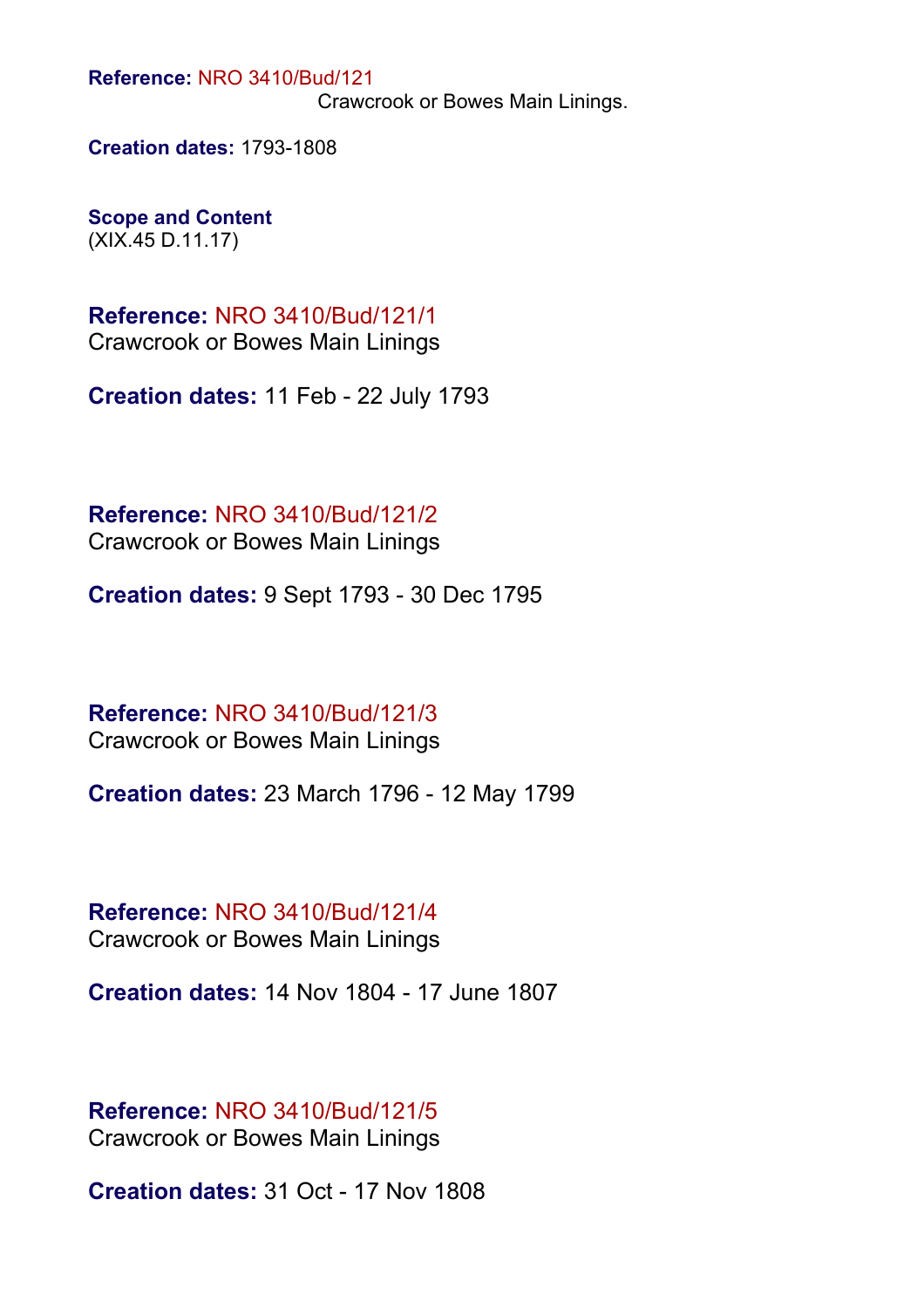Collingwood Main Linings.

**Creation dates:** 1809-1811

**Scope and Content** (XIX.46 D.11.[18])

## **Reference:** NRO 3410/Bud/122/1

Collingwood Main Linings

**Creation dates:** 9 Jan 1809 - 31 July 1811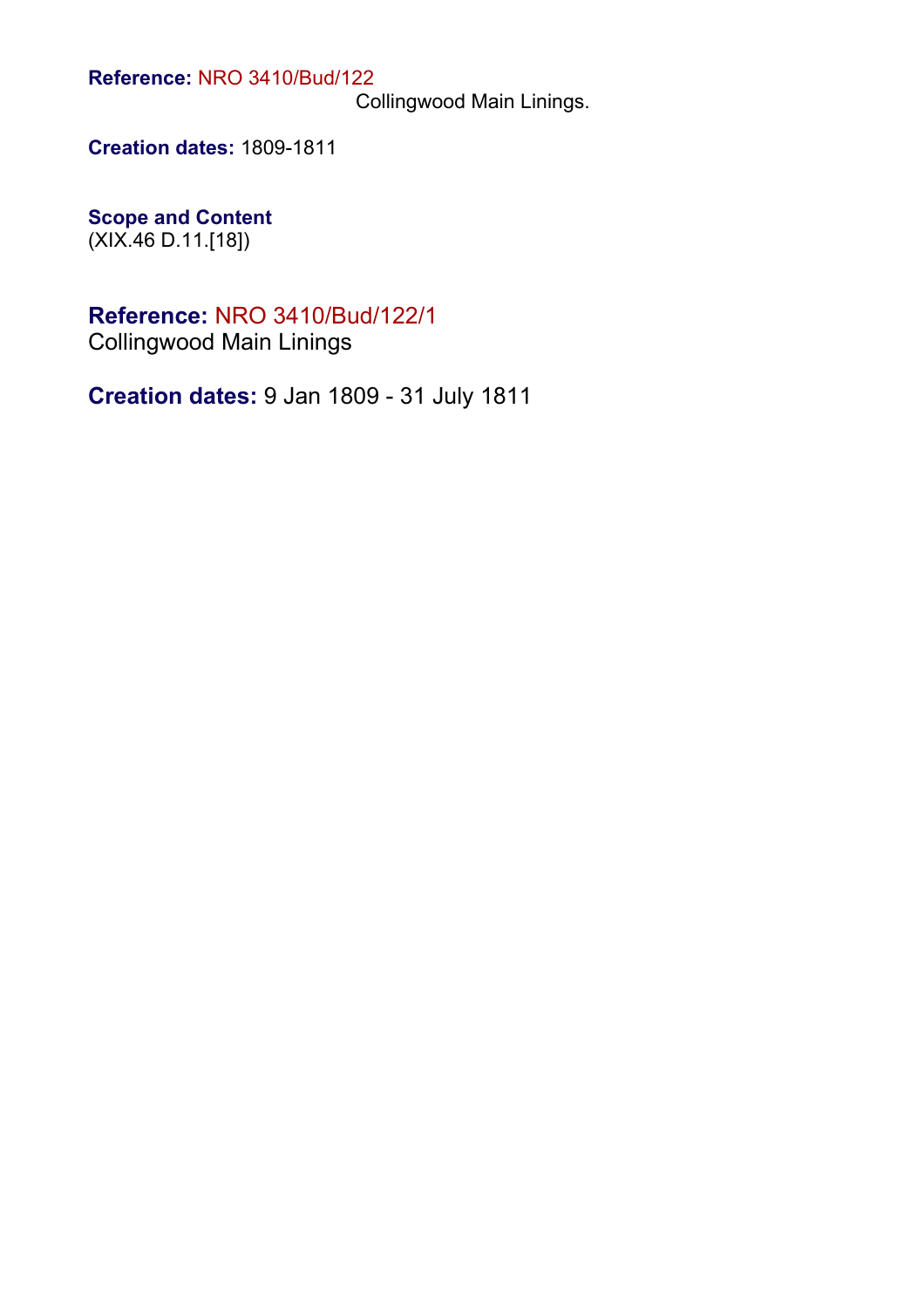Prestwick Linings.

**Creation dates:** 1795-1858

**Scope and Content** (XIX.47 [D.11.19])

**Reference:** NRO 3410/Bud/123/1 Prestwick Linings

**Creation dates:** 28 July 1795 - 10 Sept 1799

**Reference:** NRO 3410/Bud/123/2 Prestwick Linings

**Creation dates:** 9 May 1804 - 19 Sept 1806

**Reference:** NRO 3410/Bud/123/3 Prestwick Linings

**Creation dates:** 17 Sept 1806 - 25 Feb 1813

**Reference:** NRO 3410/Bud/123/4 Prestwick Linings

**Creation dates:** 13 Sept - 17 Nov 1809

#### **Reference:** NRO 3410/Bud/123/5 Prestwick Linings

**Creation dates:** 30 Nov 1814 - 10 Nov 1815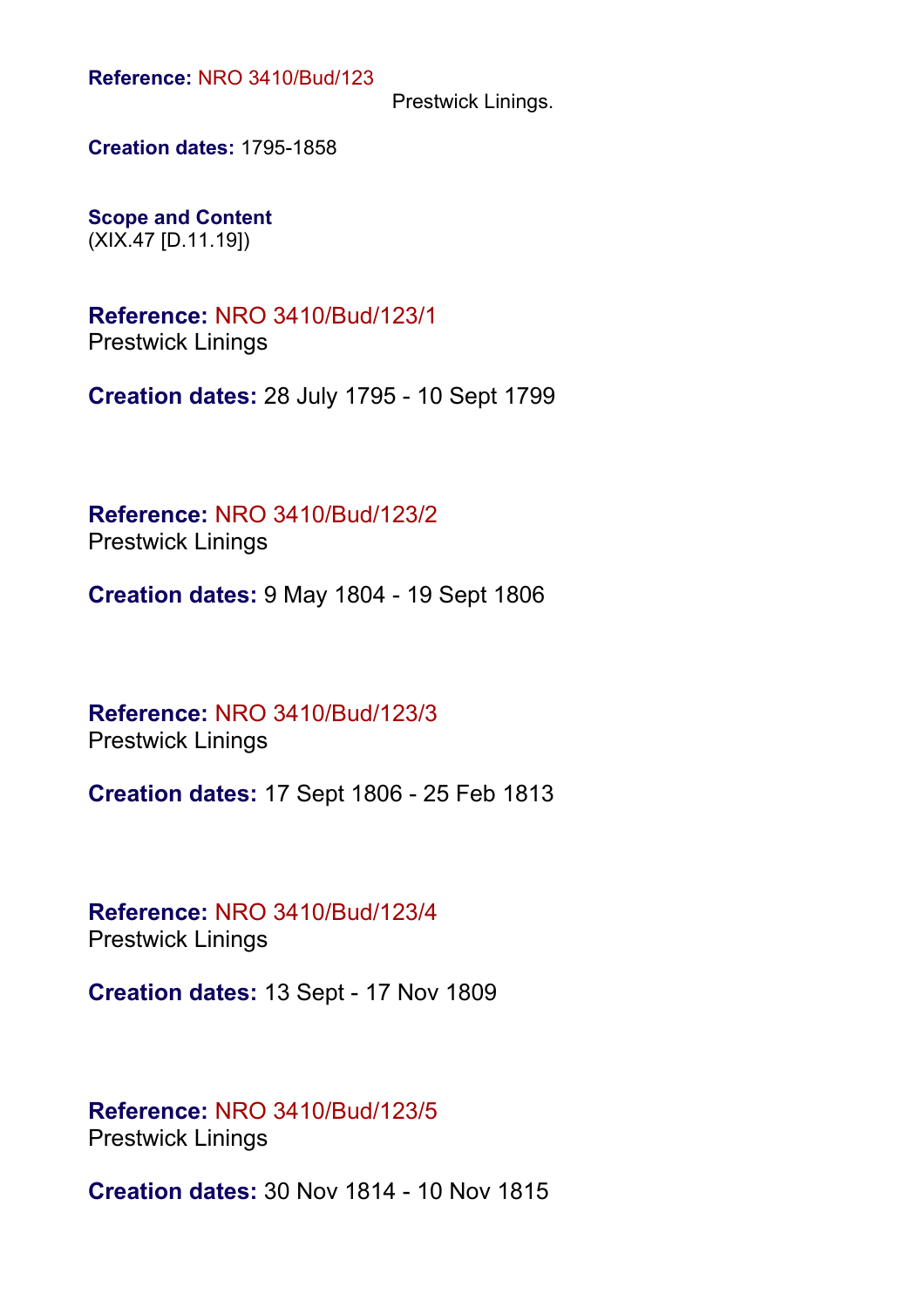Prestwick Linings

**Creation dates:** 12 July 1816 - 28 July 1825

**Reference:** NRO 3410/Bud/123/7 Prestwick Linings

**Creation dates:** 1 Nov 1858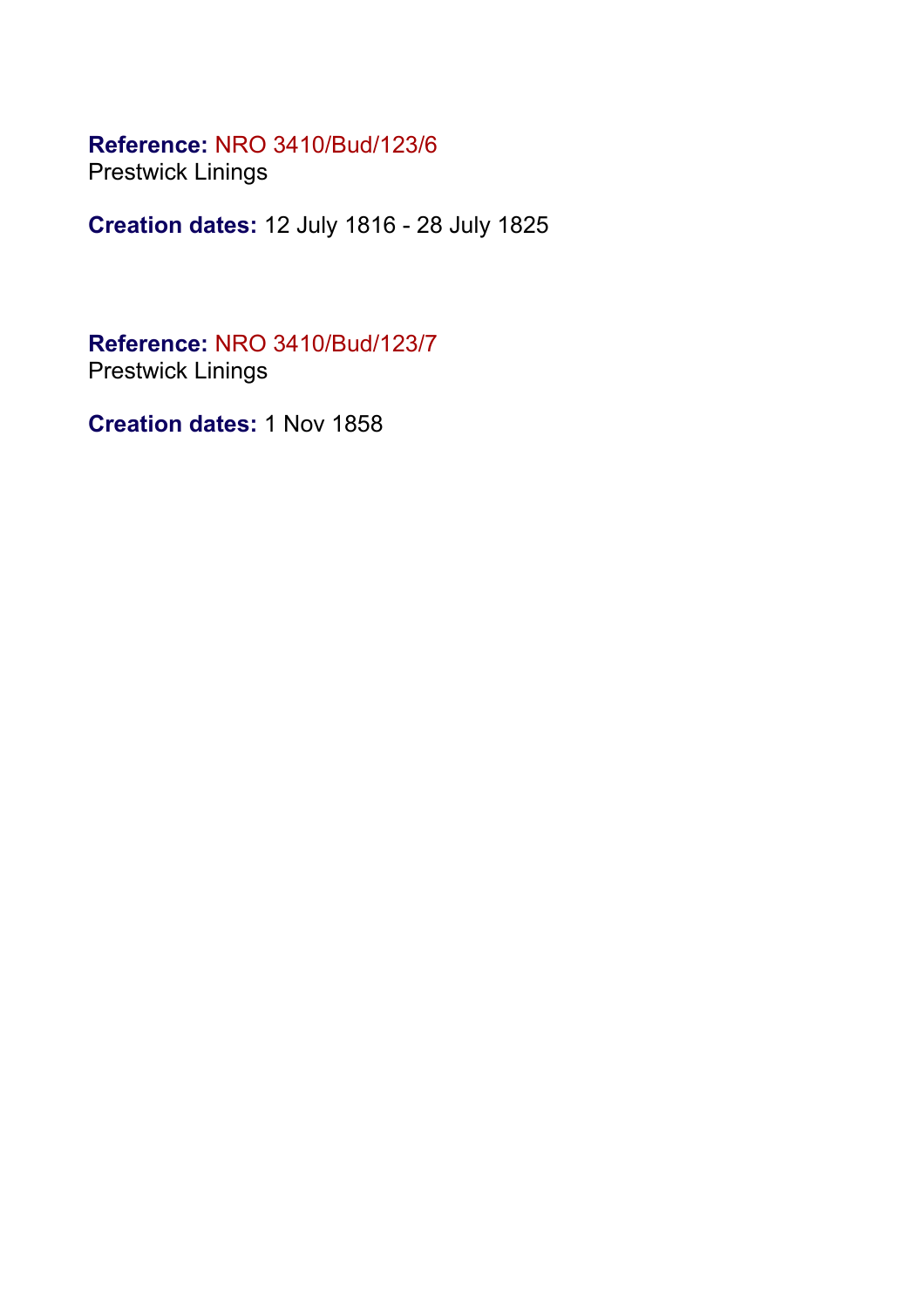Cramlington Linings.

**Creation dates:** 1846

**Scope and Content** (XIX.48 D.11.20)

**Reference:** NRO 3410/Bud/124/1 Cramlington Linings

**Creation dates:** 31 March - 2 Aug 1846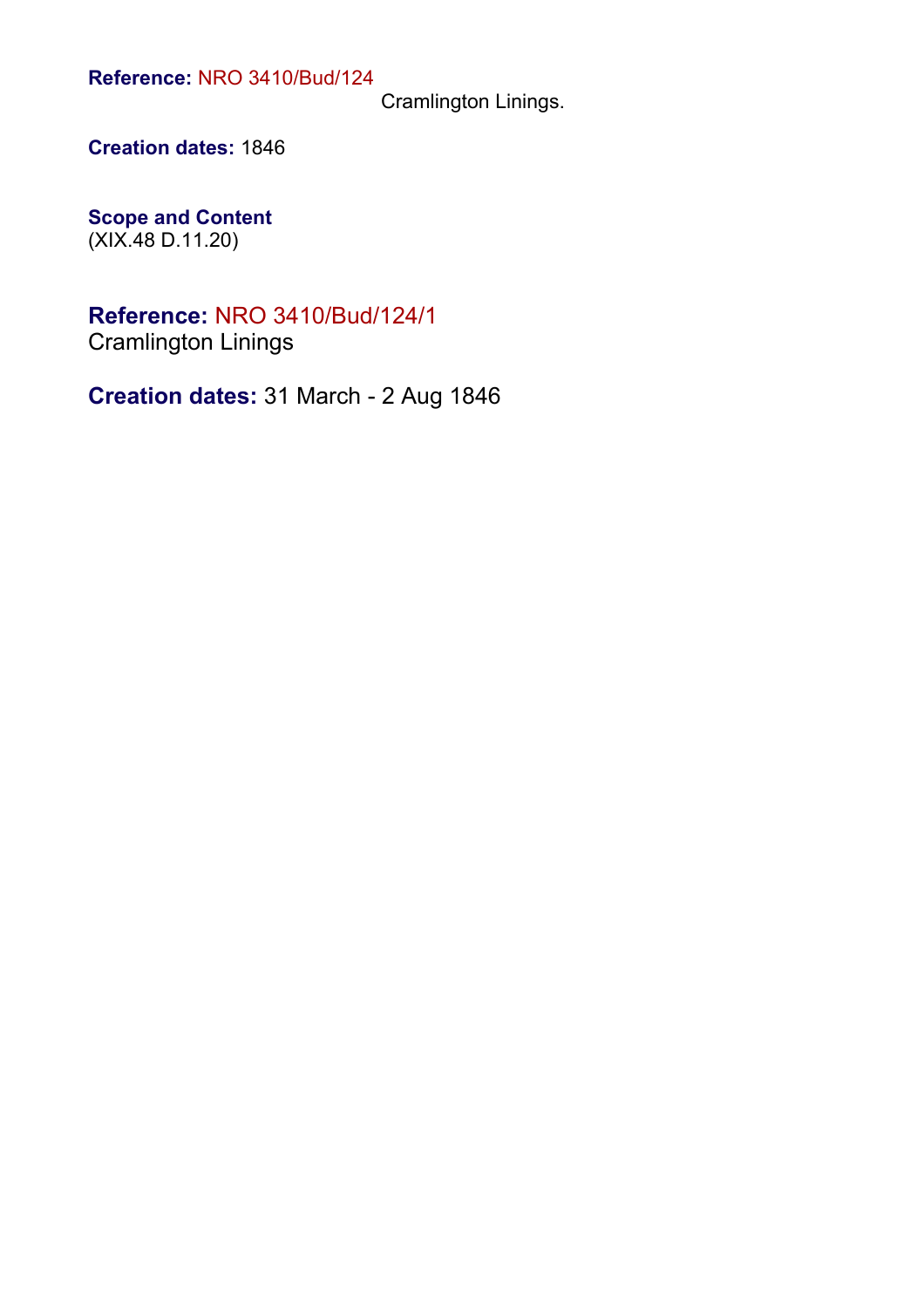Hetton Linings.

**Creation dates:** 1822-1823

**Scope and Content** (XIX.49 D.11.21)

#### **Reference:** NRO 3410/Bud/125/1

Hetton Linings; Including general memoranda

**Creation dates:** 12 March 1822 - 6 May 1823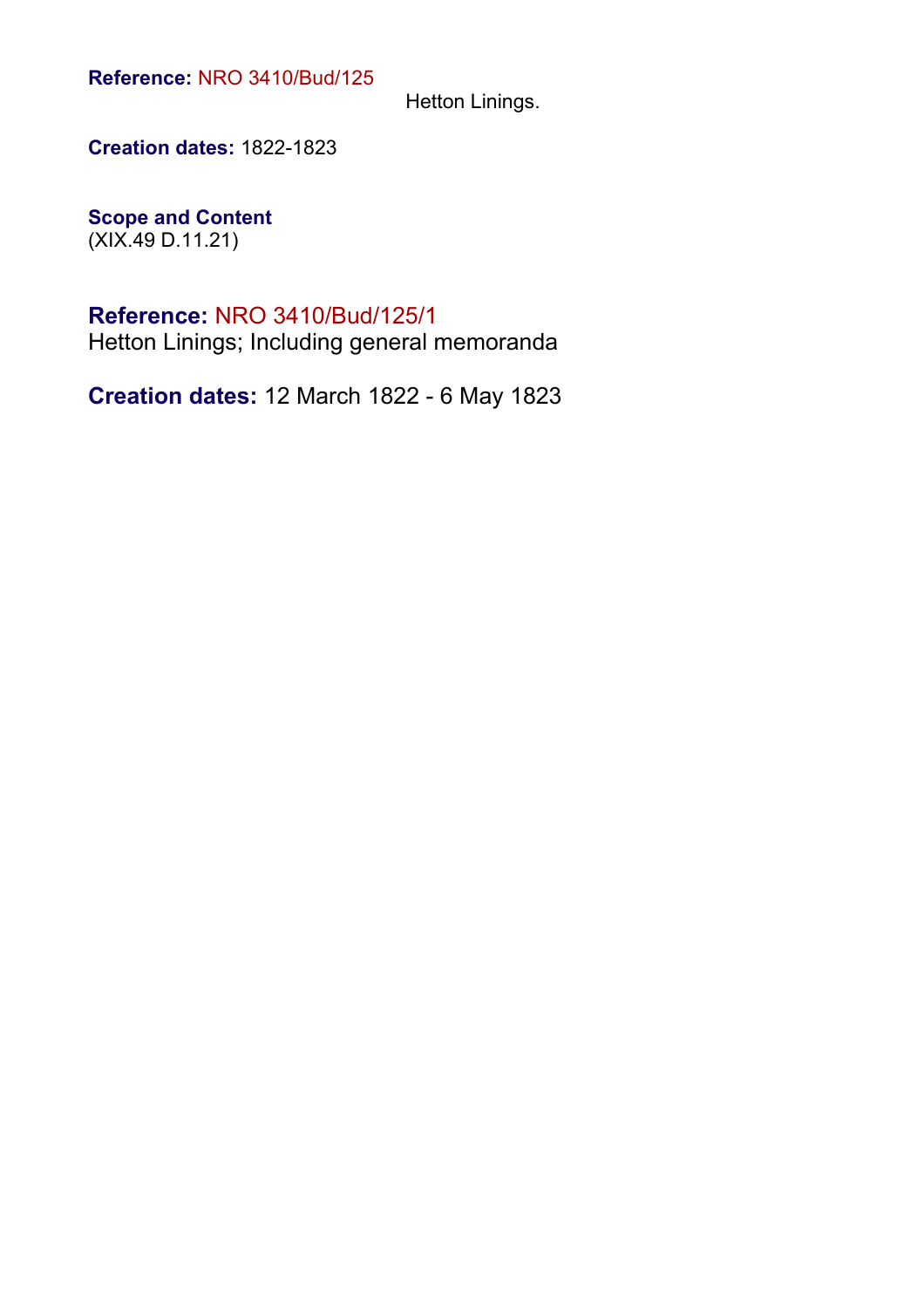Elswick Linings.

**Creation dates:** 1808

**Scope and Content** (XIX.50 D11.[22])

#### **Reference:** NRO 3410/Bud/126/1 Elswick Linings

**Creation dates:** 17 - 20 May 1808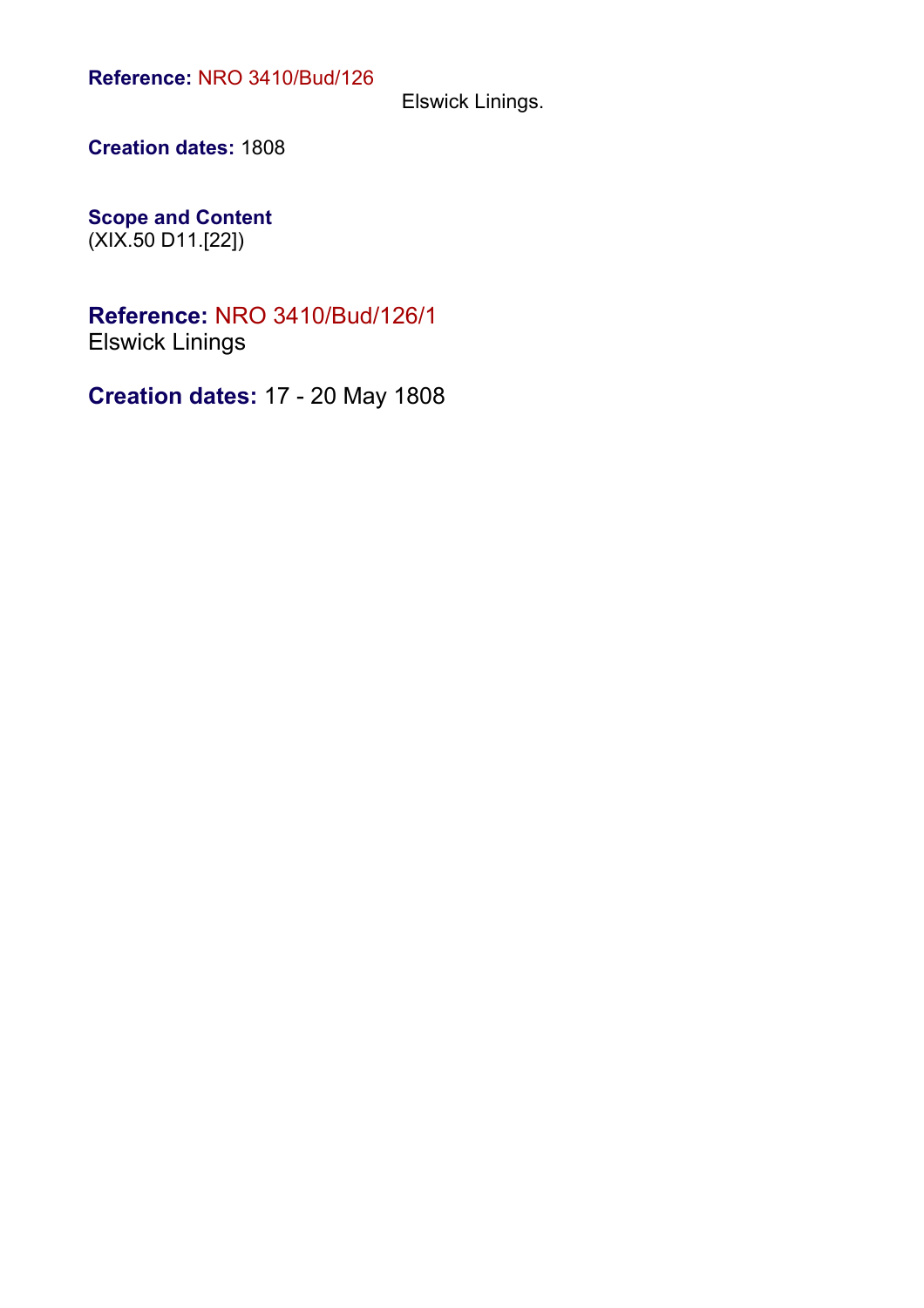Killingworth Linings.

**Creation dates:** 1818-1820

**Scope and Content** (XIX.51 [D.11.23])

**Reference:** NRO 3410/Bud/127/1 Killingworth Linings

**Creation dates:** 16 Dec 1818 - 20 Oct 1820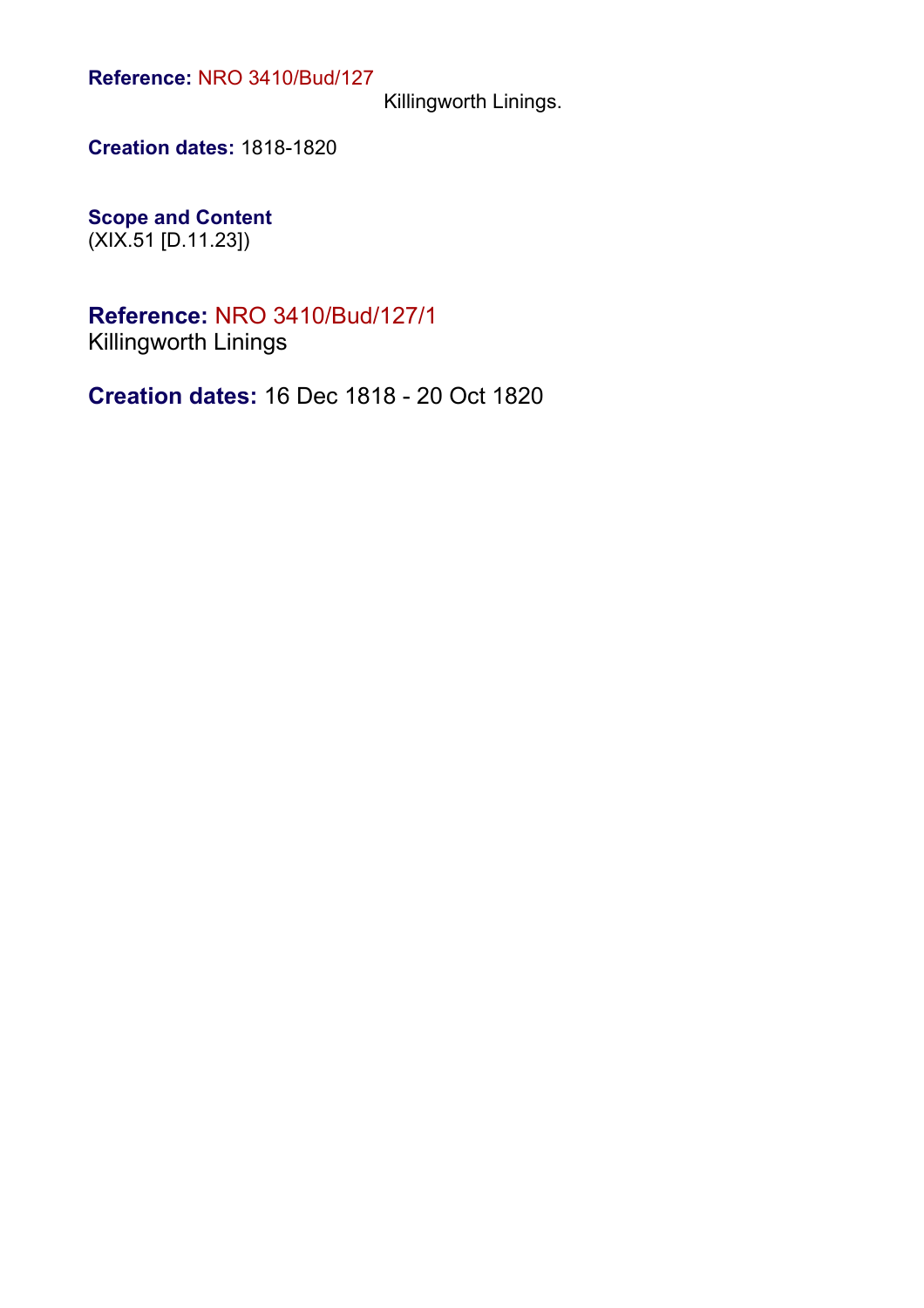Shiremoor Linings.

**Creation dates:** 1809-1815

**Scope and Content**  $[D.11.24]$ 

**Reference:** NRO 3410/Bud/128/1 Shiremoor Linings

**Creation dates:** 1 Aug 1809 - 26 July 1815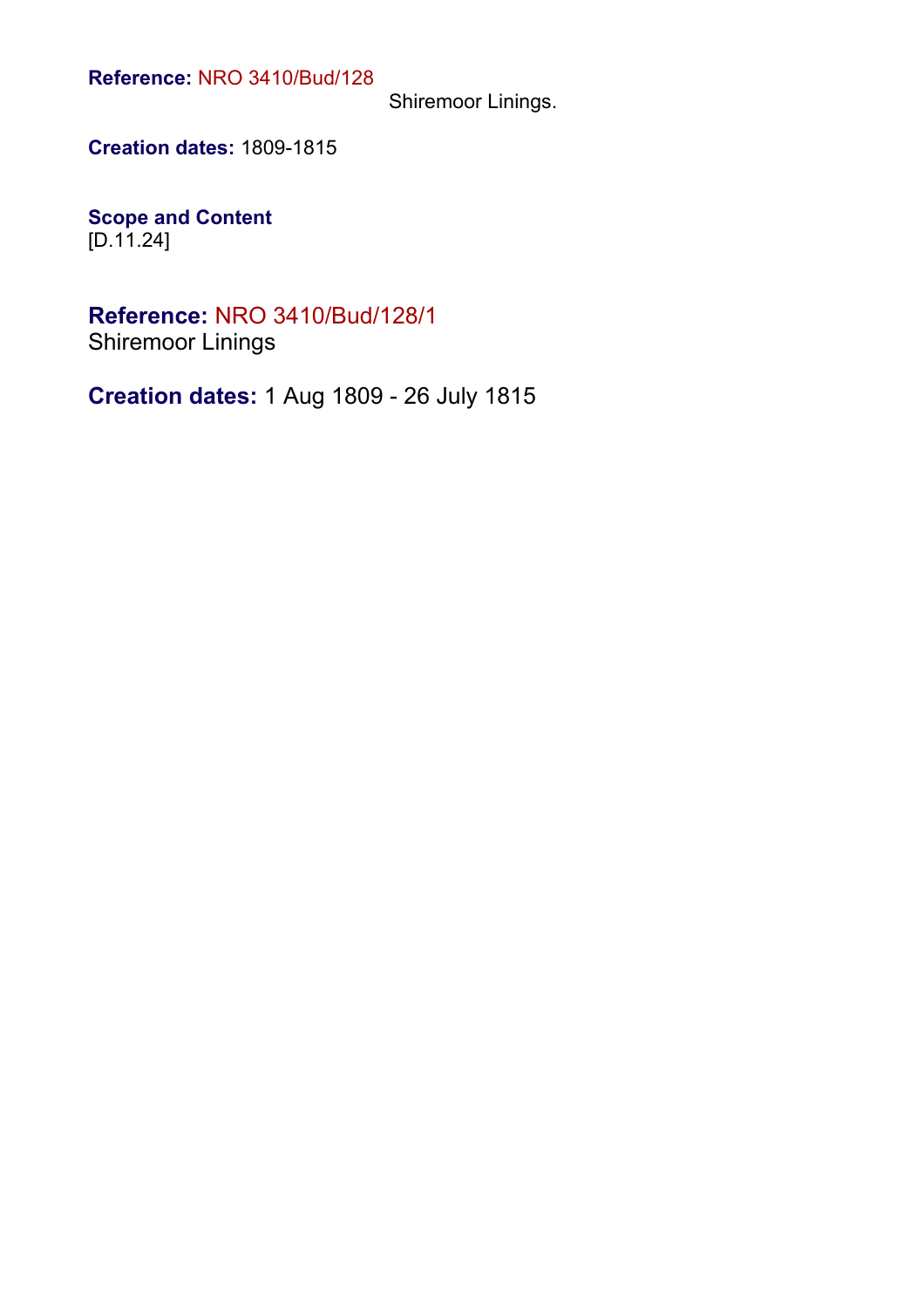Jarrow Linings.

**Creation dates:** 1823

**Scope and Content**  $(D.11.25)$ 

**Reference:** NRO 3410/Bud/129/1 Jarrow Linings

**Creation dates:** 24 Dec 1823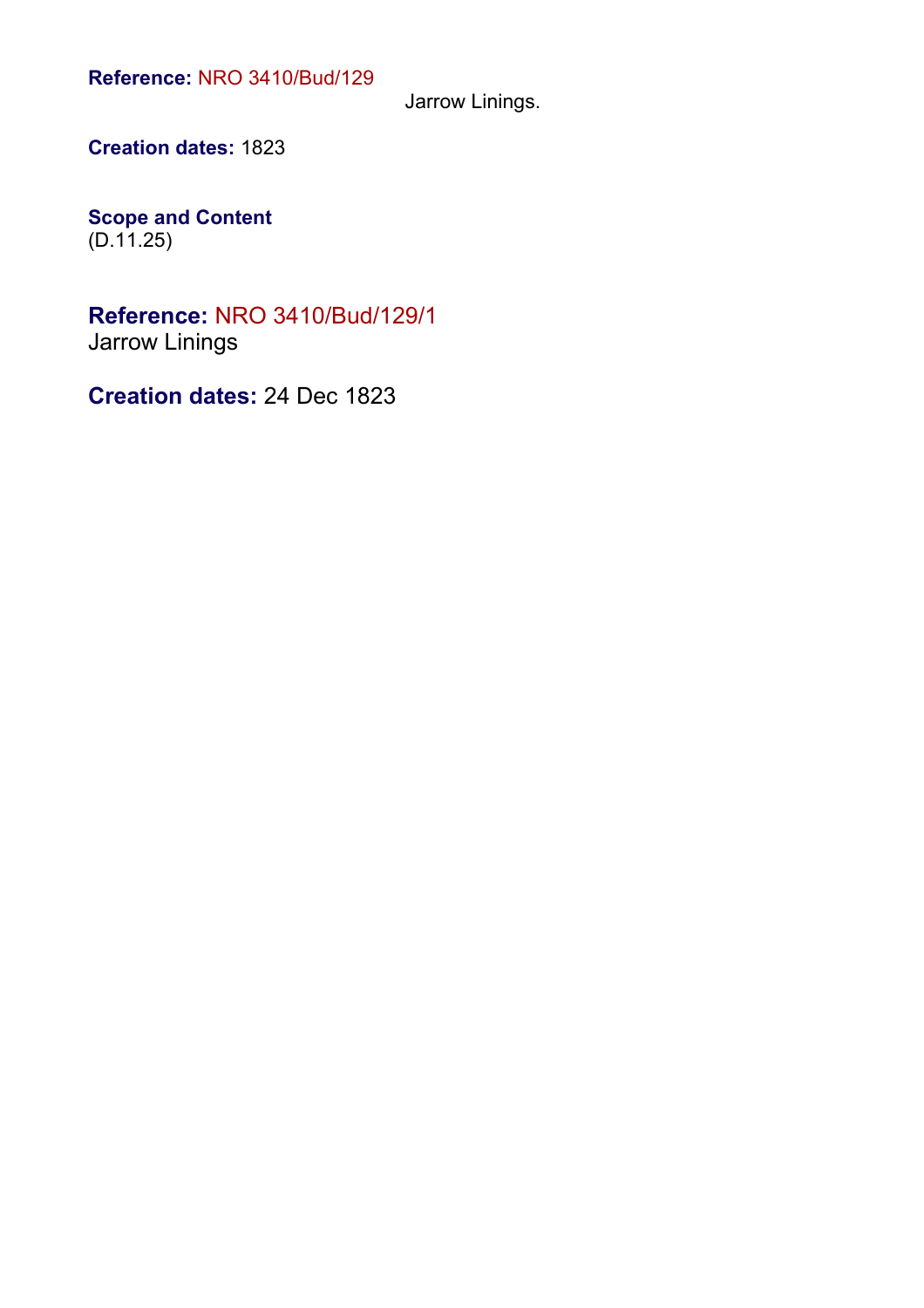Percy Main Linings.

**Creation dates:** 1813-1817

**Scope and Content** (D.11.26)

**Reference:** NRO 3410/Bud/130/1 Percy Main Linings

**Creation dates:** 18 Sept 1813 - 1 April 1817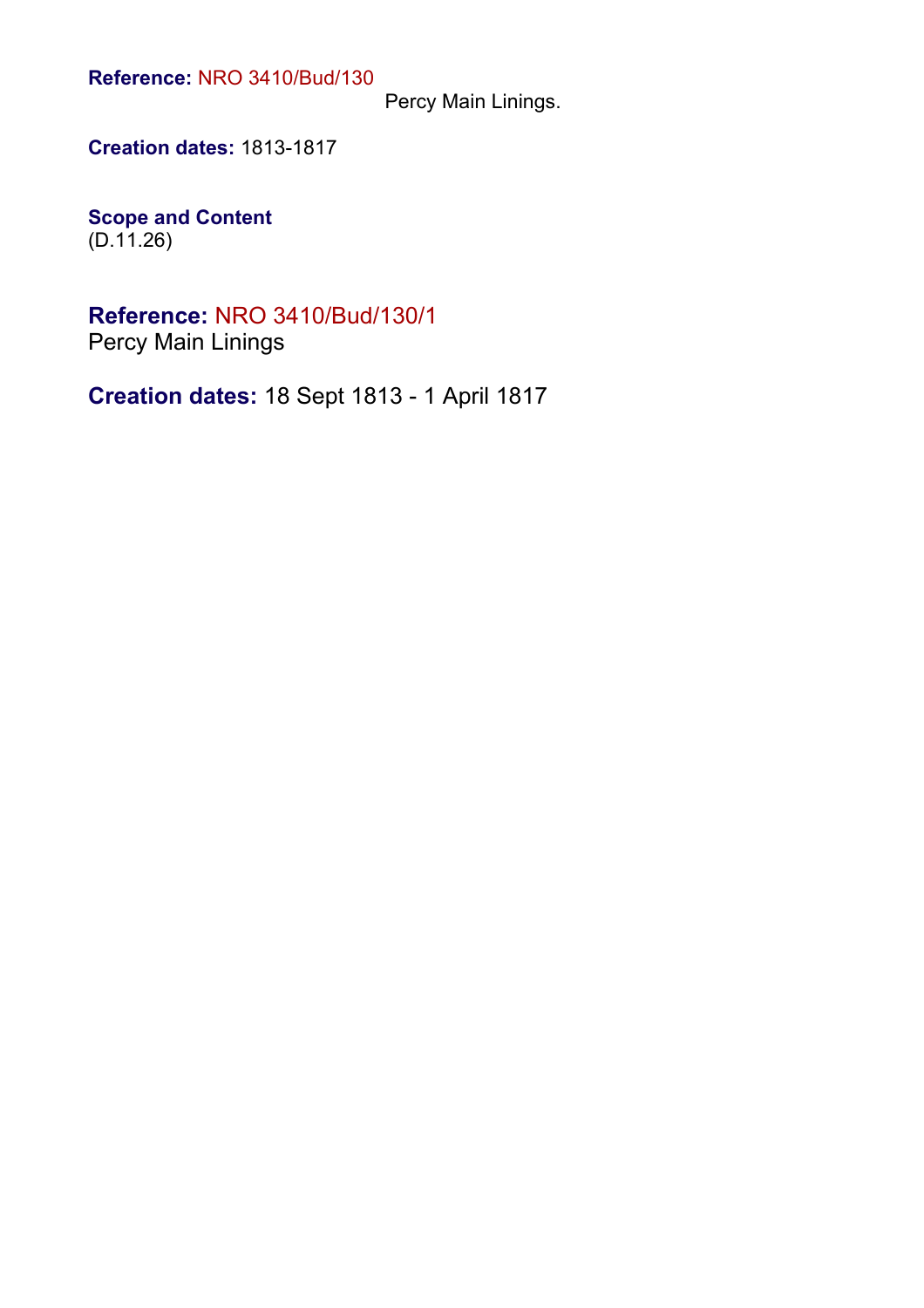Netherton Linings.

**Creation dates:** 1813-1829

**Scope and Content** (D.11.27)

**Reference:** NRO 3410/Bud/131/1 Netherton Linings

**Creation dates:** 7 Dec 1813 - 9 Jan 1817

**Reference:** NRO 3410/Bud/131/2 Netherton Linings

**Creation dates:** 4 Feb 1818 - 20 May 1829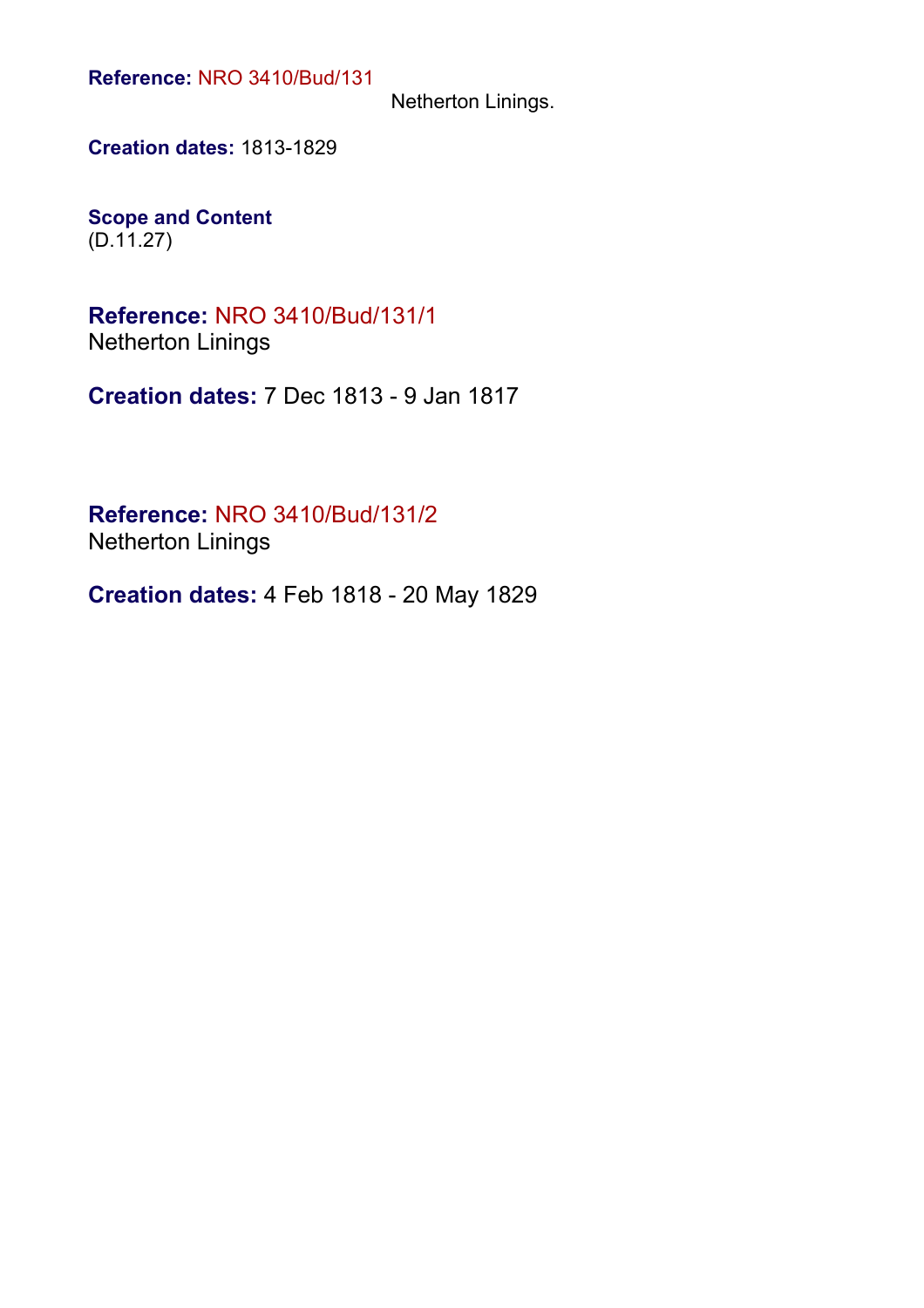Byers Green and Whitworth.

**Creation dates:** 1814-1847

**Scope and Content** (D.11,28)

**Reference:** NRO 3410/Bud/132/1

Byers Green and Whitworth

**Creation dates:** 12 March 1814 - 17 Aug 1847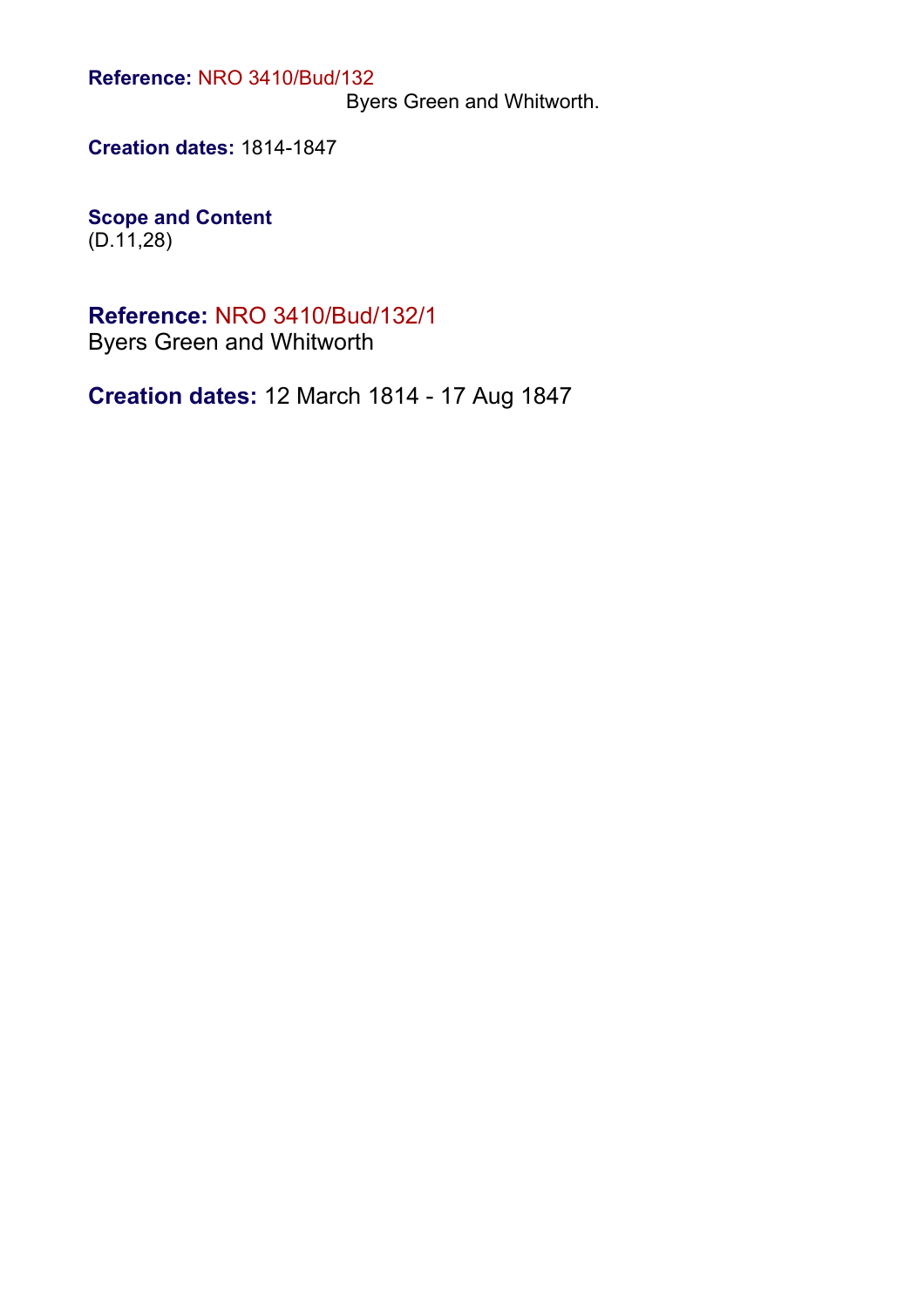Book containing linings at Netherton, Benwell, Twizel, Cowpen and Walker.

**Creation dates:** 6 May 1793 - 9 July 1795

### **Scope and Content**

 $(D.12.1)$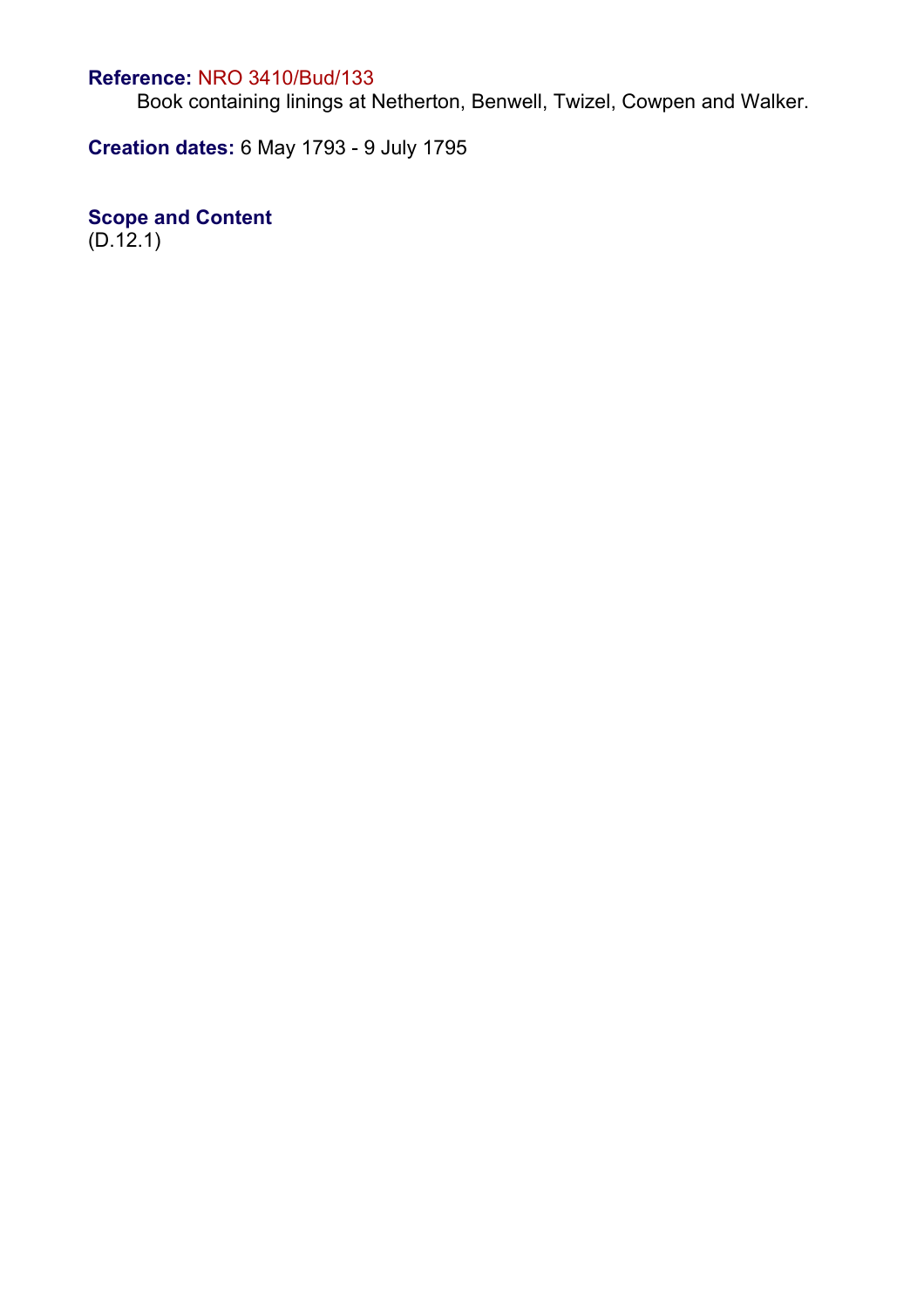Kings Pit Linings.

**Creation dates:** 1822-1827

**Reference:** NRO 3410/Bud/134/1 King Pit Linings; Including general memoranda

**Creation dates:** 28 Sept - 1 Oct 1822

#### **Reference:** NRO 3410/Bud/134/2

King Pit Linings including general memoranda

**Creation dates:** 10 Sept - Nov 1827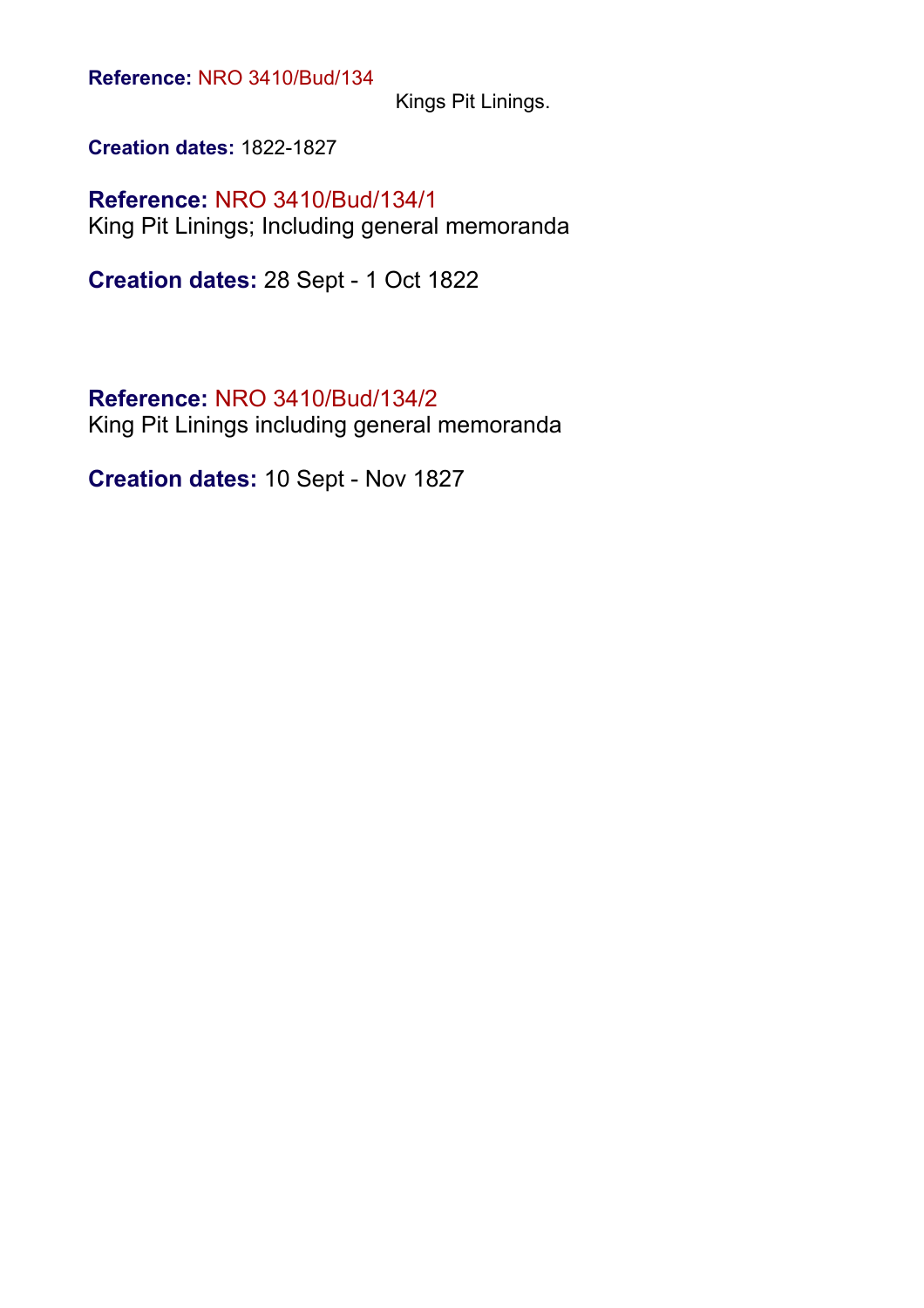Book containing linings taken in a survey of the Tyne west of Willington Quay for the construction of a new quay for ballast including plan of the ground to be purchased from George Anderson.

**Creation dates:** 7 March 1811